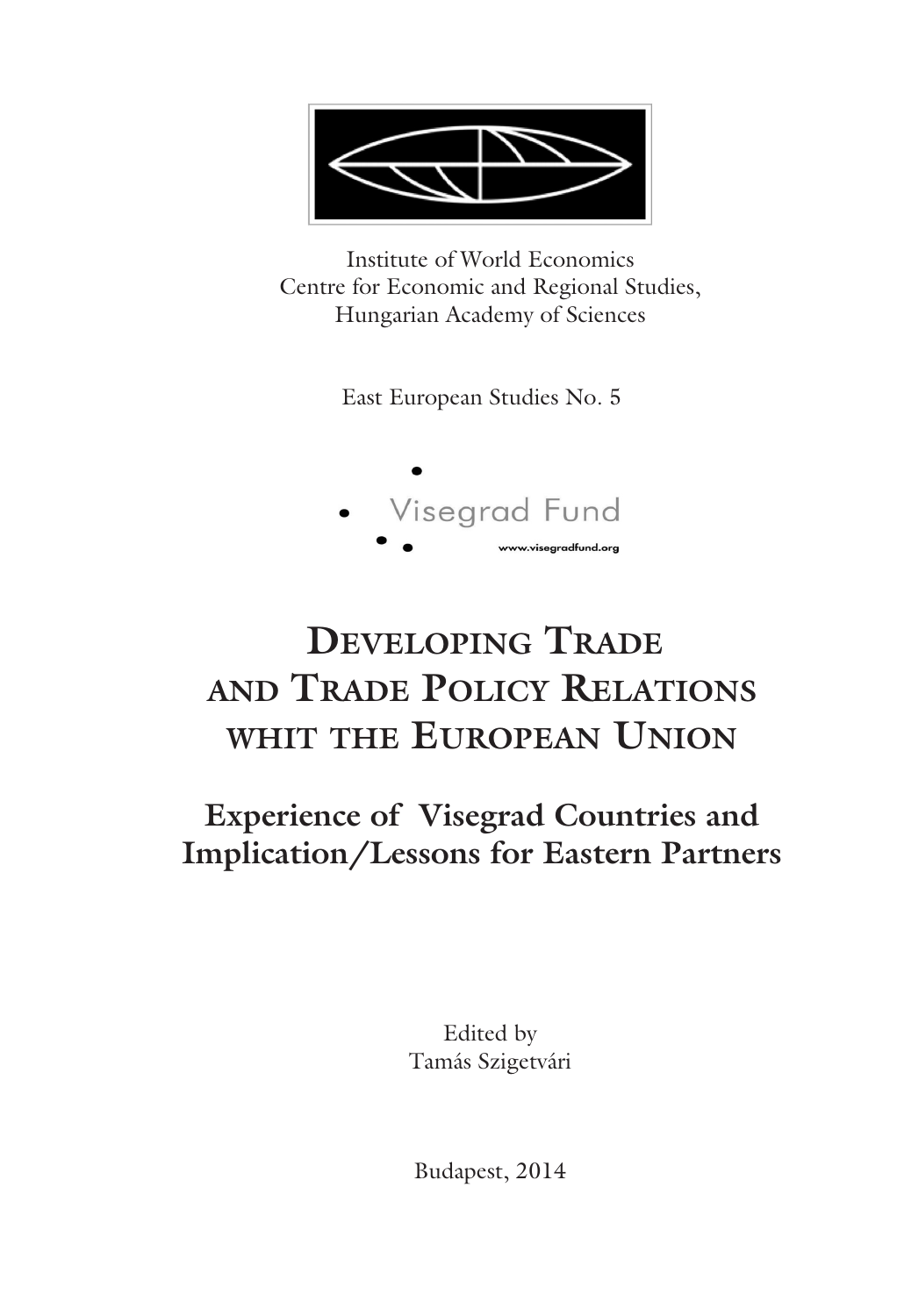## **UKRAINE'S EXPERIENCES ON DEVELOPING TRADE AND TRADE POLICY RELATIONS WITH THE EUROPEAN UNION**

#### *Lidia Shynkaruk – Irina Baranovska Olena Herasimova*

Since 1991, when Ukraine gained independence, the European Union and Ukraine have developed an increasingly dynamic relationship. Ukraine is a priority partner country within the European Neighbourhood Policy (ENP) and the Eastern Partnership.

Relations between the EU and Ukraine are currently based on the Partnership and Cooperation Agreement (PCA) which entered into force in 1998. At the Paris Summit in 2008 the leaders of the EU and Ukraine agreed that an Association Agreement should be the successor agreement to the Partnership and Cooperation Agreement. The EU-Ukraine Association Agreement is the first of a new generation of Association Agreements with Eastern Partnership countries. Negotiations on this comprehensive, ambitious and innovative Agreement between the EU and Ukraine were launched in March 2007. In February 2008, following confirmation of Ukraine's WTO membership, the EU and Ukraine launched negotiations on a Deep and Comprehensive Free Trade Area (DCFTA) as a core element of the Association Agreement.

At the 15th Ukraine-EU Summit of 19 December 2011, the EU leaders and President Yanukovych noted that a common understanding on the text of the Association Agreement had been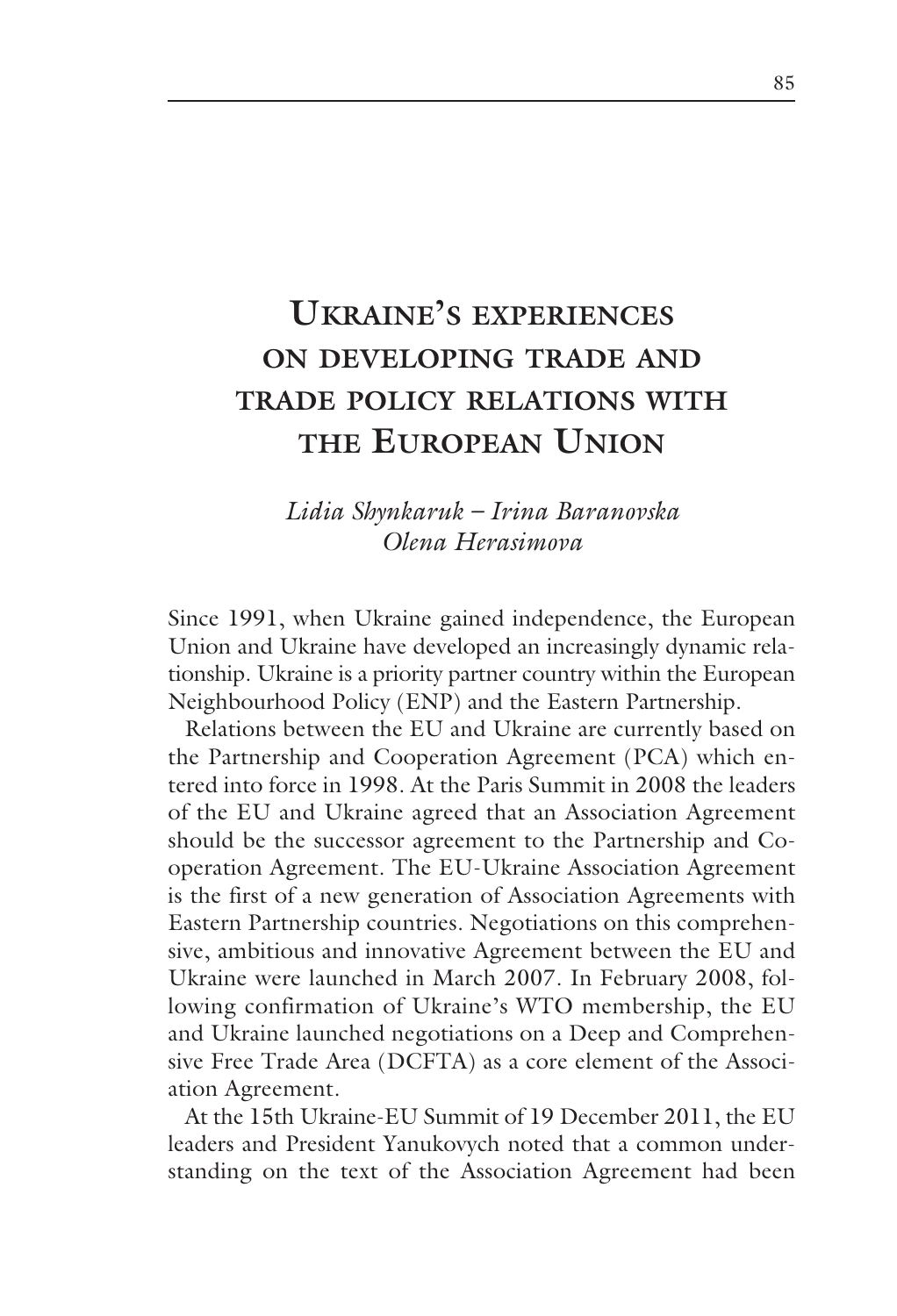reached. On 30 March 2012 the chief negotiators of the European Union and Ukraine initialled the text of the Association Agreement, which included provisions on the establishment of a DCF-TA as an integral part. In this context, chief trade negotiators from both sides initialled the DCFTA part of the Agreement on 19 July 2012. Both the EU and Ukraine expressed their common commitment to undertake further technical steps, required to prepare conclusion of the Association Agreement.

Since it will take some time until the EU-Ukraine Association Agreement can enter into force, the sides decided to adopt the EU-Ukraine Association Agenda.

The key parts focus on supporting core reforms, economic recovery and growth, and governance and sector cooperation in areas such as energy, transport and environment protection, industrial cooperation, social development and protection, equal rights, consumer protection, education, youth and cultural cooperation.

The Agreement also puts a strong emphasis on values and principles: democracy and the rule of law, respect for human rights and fundamental freedoms, good governance, a market economy and sustainable development.

The Agreement will be enhancing cooperation in foreign and security policy and energy.

It includes a Deep and Comprehensive Free Trade Area – this will go further than classic free trade areas, as it will both open up markets and also address competitiveness issues and the steps needed to meet EU standards and trade on EU markets.

Ukraine's results of the European integration processes will be largely dependent on its external and internal macroeconomic policy and the situation in the national economy.

In this context, it is advisable to consider such specific aspects as the structural characteristics of some components of the economy, the individual components of the agreement on a DCFTA between the EU and Ukraine, the cooperation within the Eastern Partnership and the potential opportunities and risks of the agreement on free trade with the EU.

The European Union is a major trading partner of Ukraine, with about 30.0% total share in goods and services. However, as it ap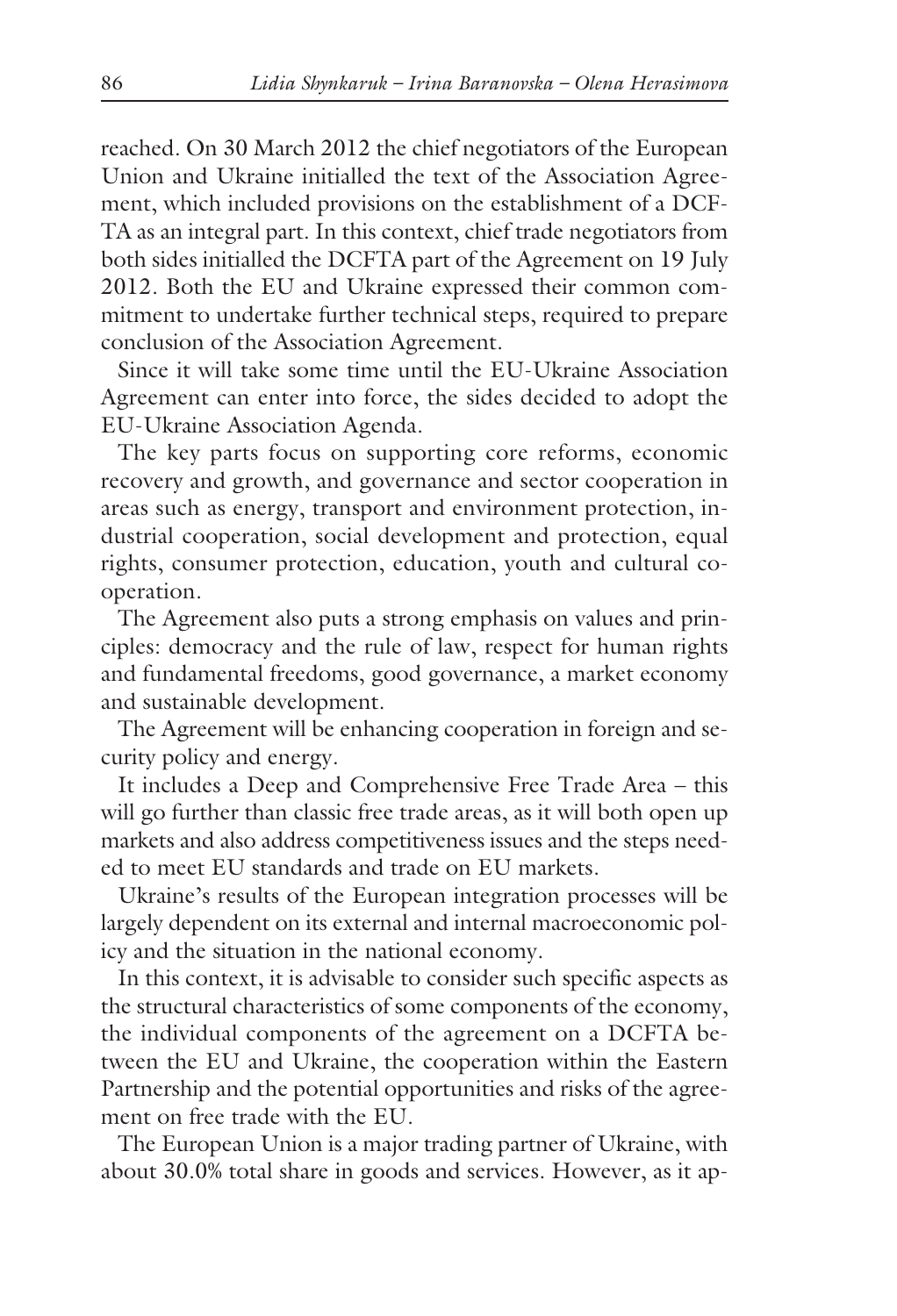pears from figure 1, the share of the EU-bound Ukrainian export decreased from 29.7% to 25.4% between the years 2005 and 2012, thus reducing Ukrainian presence at the EU markets (see figure 1). The share of imports of goods and services in the total volume of Ukrainian trade tends to be decreasing, although it is a threatprovoking fact that the share of imports dominates the share of exports by 7% in terms of payment balance.



Figure 1. Foreign trade of Ukraine in goods and services

Source: State Statistic Service of Ukraine.

Trade relations with the EU are characterized by decreasing both the import and the export shares of goods and these being replaced by other countries as well as the loss of markets consequently for Ukraine and the EU. Ukraine is currently experiencing trade disbalance which manifests itself in the prevalence of EU imports over exports share (by 6.0%), which reduces the production capacity of the national economy (*see figure 2*).

Another insecure structural peculiarity in the domain of foreign trade relations between Ukraine and the EC is a high services import share (54.7%) in the import structure of Ukraine (*see figure 3*).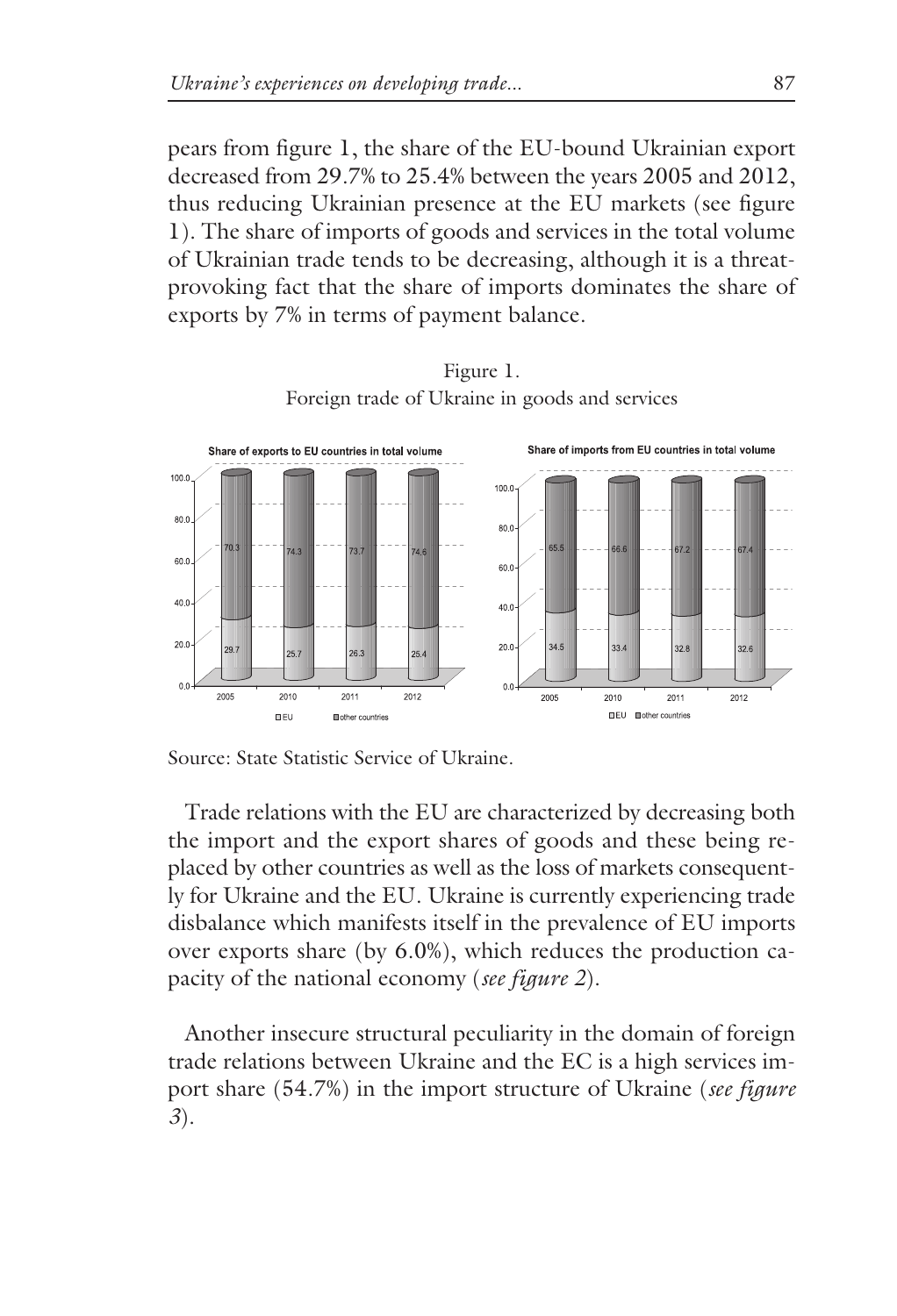

Figure 2. Foreign trade of Ukraine in goods

Source: State Statistic Service of Ukraine.

Figure 3. Foreign trade of Ukraine in services



Source: State Statistic Service of Ukraine.

The bulk of services falls on the financial services sector, taking into account the shortfall of funds within the EU jeopardizes the banking system stability. Despite substantial scientific evidence provided by numerous research institutions that the imported financial services are predominantly of Russian and Ukrainian origin, hardly does it alleviate any risks for the economy of Ukraine.

The positive constituent of the trade services structure is a high proportion of transport services both in exports (55%) and in im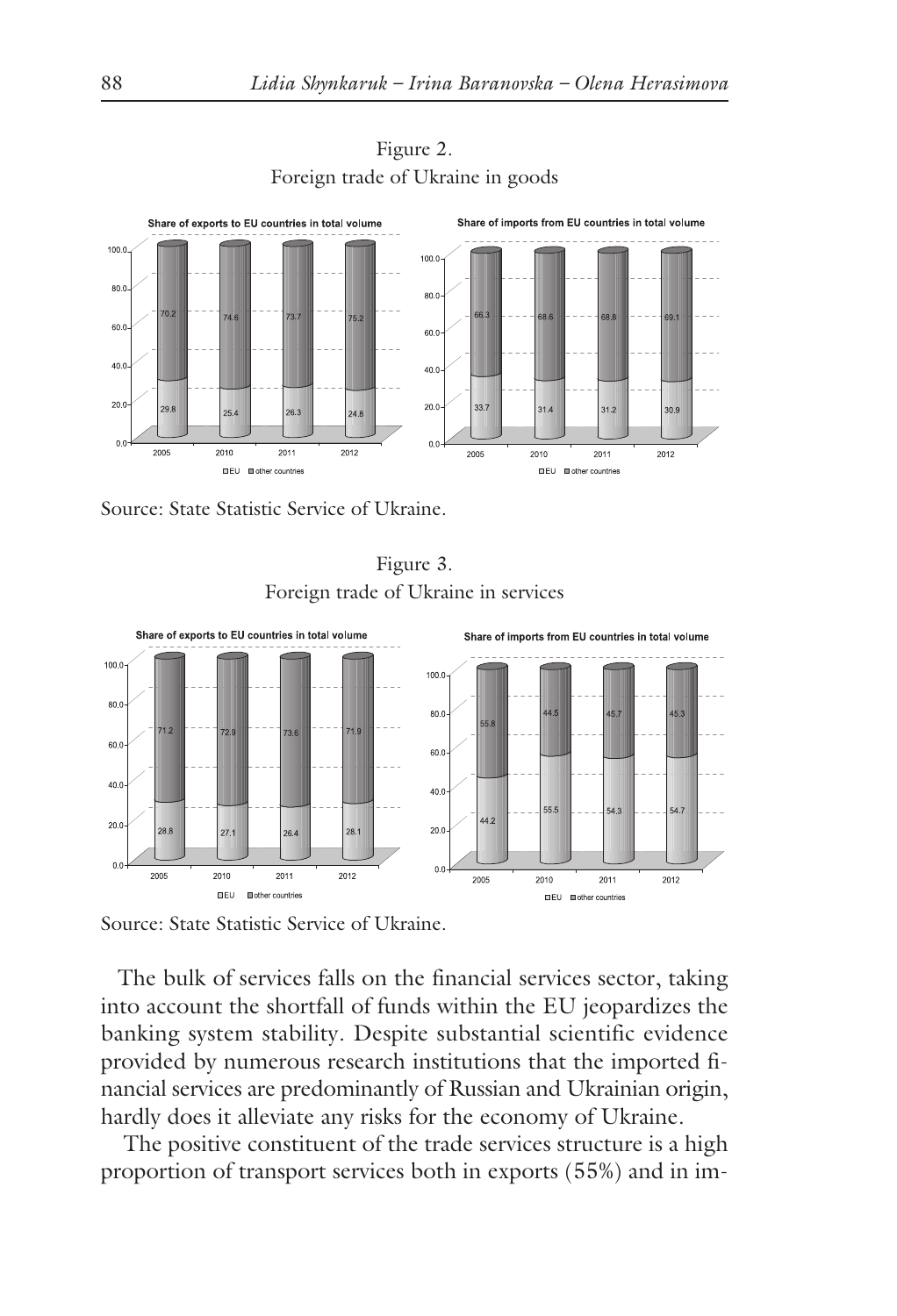ports (22%), which allows us to consider infrastructure projects as priorities in the cooperation with the EU.

Of current interest is the research tackling not only the structure of foreign trade with the EU but also that of absolute volumes, demonstrating the following features within the time period from 2005 to 2012 (*see figures 4-6*).

Figure 4. Foreign trade of Ukraine in goods and services with EU countries



Source: State Statistic Service of Ukraine.





Source: State Statistic Service of Ukraine.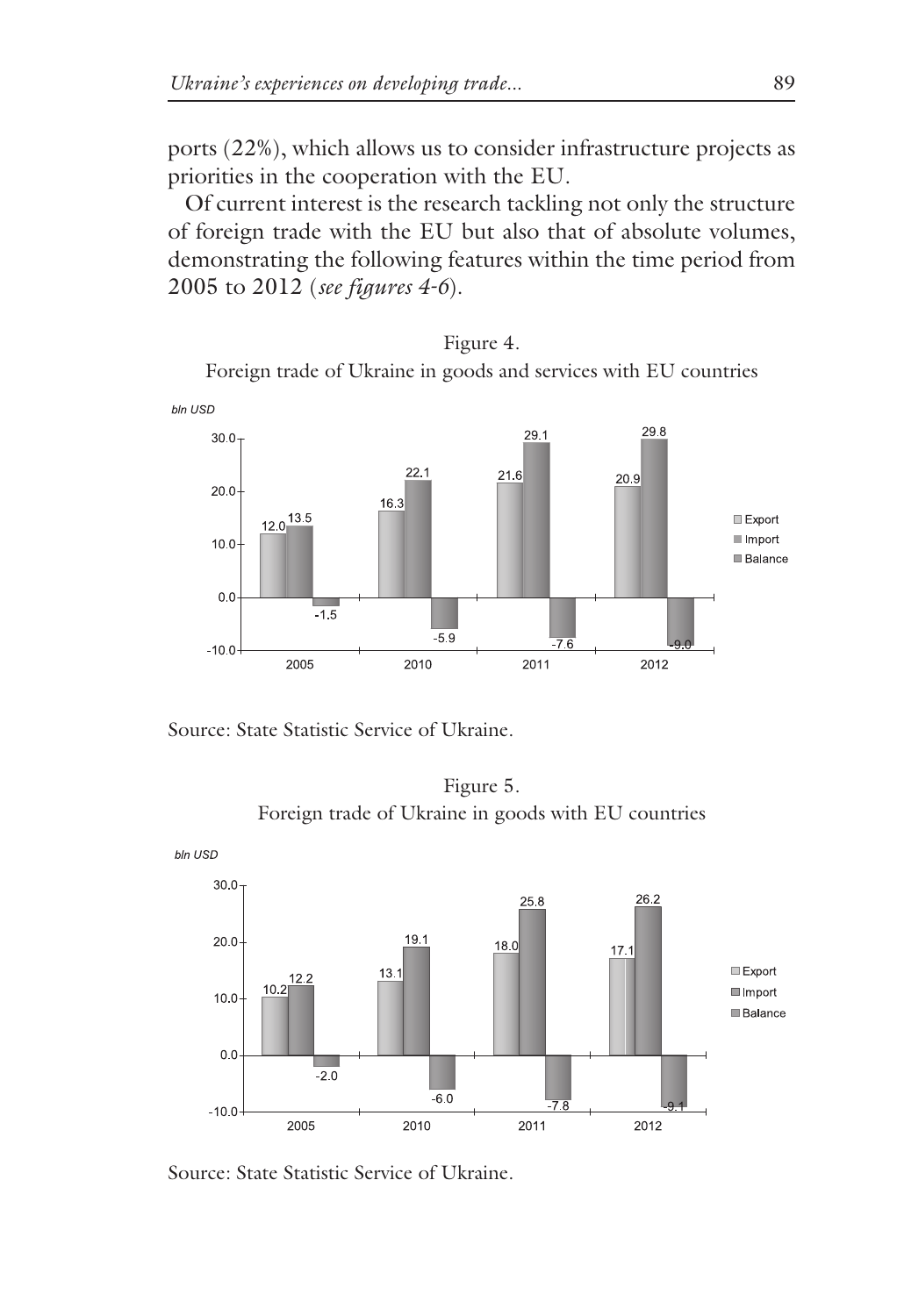

Figure 6.

Source: State Statistic Service of Ukraine.

Firstly, the formation of a negative trade balance of 9.0 billion US dollars as well as a decline in the foreign currency earnings constitutes certain risks for the payment balance of Ukraine.

Secondly, a negative balance of trade was formed due to excessive imports from the EU. Under the conditions of extreme openness of the Ukrainian market and a small proportion of domestic goods at the domestic market it increases its vulnerability to global crises and reduces the possibility of increasing domestic industry presence at the local market.

Thirdly, the trade balance with the EU in terms of services is positive, implying the flight of funds from Ukraine, the shortage of investment resources and the need to update industry capital (depreciation rate above 50%) raises the issue of the very existence of increasing productive capacities.

Ukrainian producers should modernize their enterprise and improve the quality of their products, so as not to lose in the long run existing and potential niche in both foreign and domestic markets.

#### *Structural features of trade with the EU are as follows:*

– as far Ukraine's exports to the EU are concerned, predominant are the goods with low added value: ferrous metals, constituting about 23% corn  $-12$ %, ore  $-10$ %, that is foreign trade is rep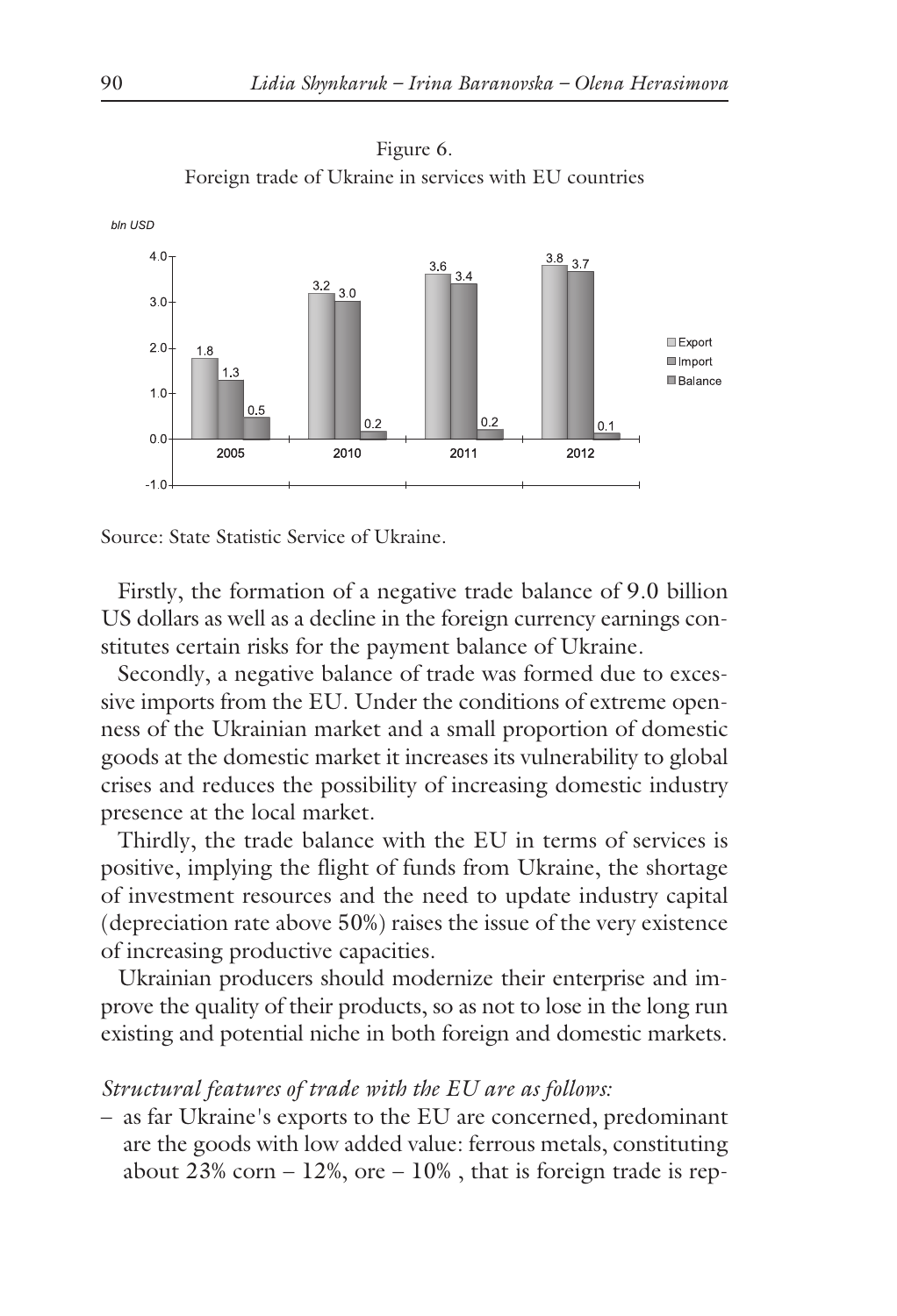resented mainly by raw materials thus preventing Ukraine from joining a global innovation value chain in industry (*see figure 7*);

– on the other hand EU imports are represented by the goods with high added value: mechanical (14%) and electrical machinery (7%), pharmaceutical products (8%) which under the conditions of integration processes with the economically strong EU countries represent a major threat to the development opportunities of national producers (*see figure 8*).



Source: State Statistic Service of Ukraine.



Source: State Statistic Service of Ukraine.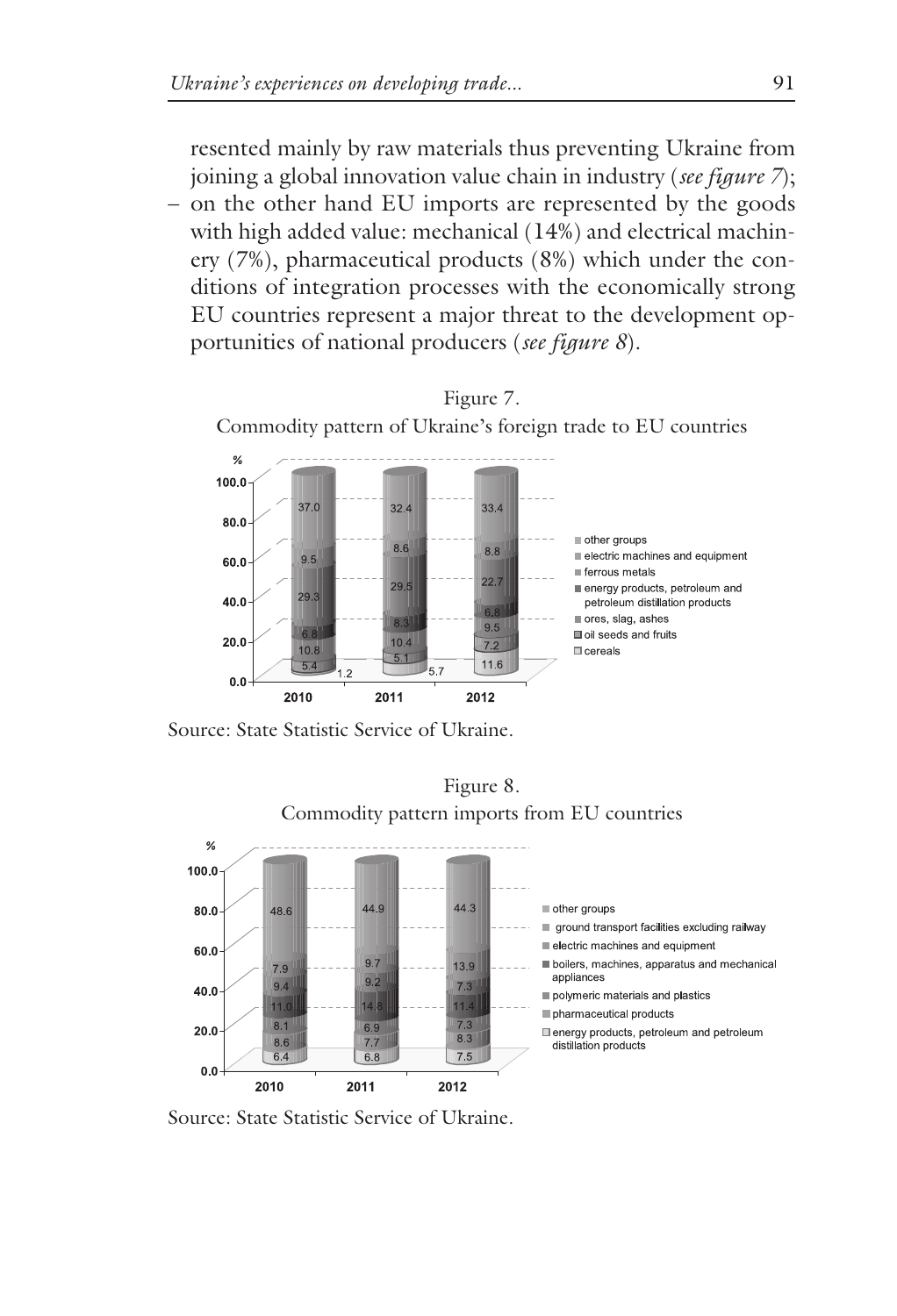The volume of the EU countries' direct foreign investments to Ukraine has amounted nearly to 43 billion dollars, accounting for over 70% of total direct foreign investments in Ukraine *(see figure 9*). The main investors are Cyprus, Germany and the Netherlands. Service sector bound investments make up 56%, in industry – 34%, thus reducing the possibility of Ukraine in terms of the import policy implementation.



Source: State Statistic Service of Ukraine.

According to the interindustry balance model we have made a prediction of the introduction of tariff rate changes on consumer goods up to 2017 (*see figure 10*). According to the forecast of the positive impact of reduced rates on the EU bound export goods in the early years will be balanced by more considerable growth in imports from the EU to Ukraine in the coming years.

That is, the trade effects only from the free zone introduction with the EU will not significantly affect the growth of GDP and the volumes of production in Ukraine. They should be complemented by progressive institutional changes, investment effects and the effect of technological convergence.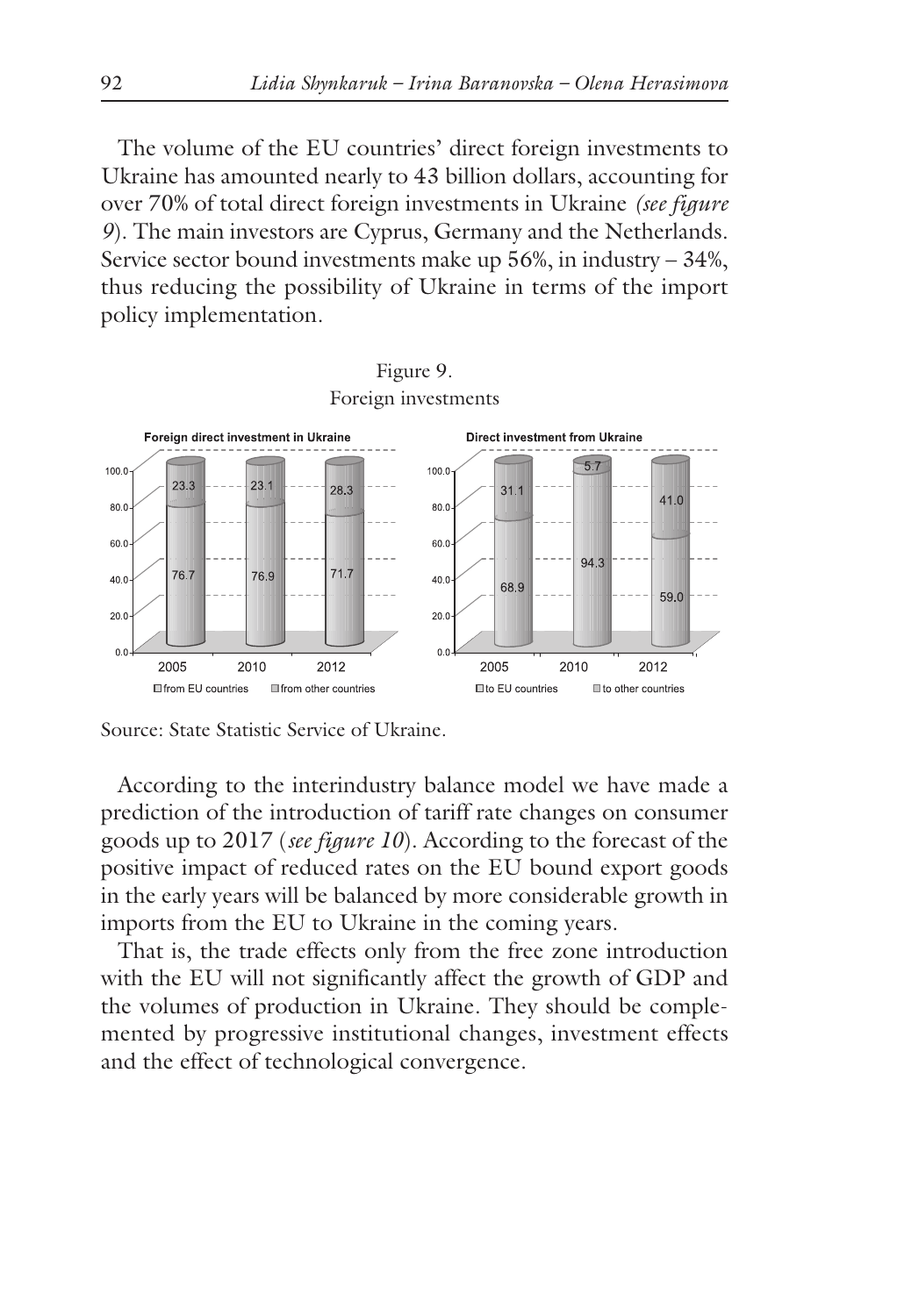



Source: Own calculations on the basis of database of State Statistic Service of Ukraine.

Calculation of the integration effects is performed according to the structure of foreign trade on the basis of 2010-2011. Inputoutput equation is based on input-output tables on the basic prices in 2010. Elasticities of export and import are calculated by means of econometric equations obtained from the data on foreign trade in Ukraine in 2006-2011.

Calculation results show that the effect of changes in rates of customs duties on imports into Ukraine from the EU is almost entirely balanced by the change of these rates on imports into the EU from Ukraine. Since most rates on imports into the EU for Ukrainian exporters have been cancelled simultaneously in the first year of the Agreement, the trade effect for of most domestic exporters and manufacturers who are suppliers of products for export, will be maximized in 2014 (*see figure 11*).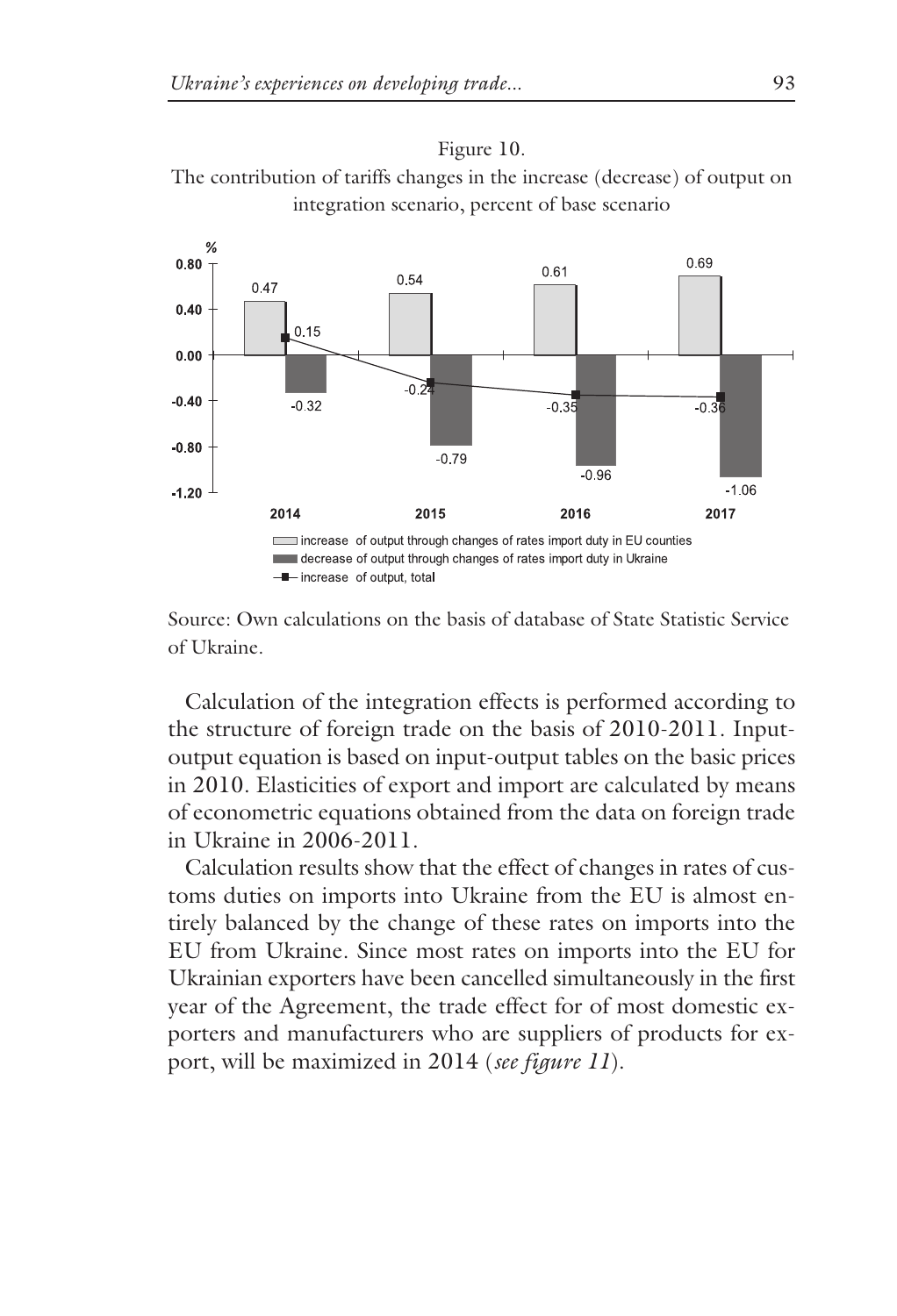

The contribution of changes tariffs in increase (decrease) of output on integration scenario, percent of 2013



In addition to the direct impact of changes in tariffs, the change in the income of exporters will affect to the amount of output. This will lead to a redistribution of consumption and gross accumulation. However, although the multiplier effect and improvement in the performance of production and consumption of products as a whole and for individual sectors it does not change the principle regarding trends prevailing. So in the overall economy in the first year of the Agreement, taking into account the multiplier effect as a result of trade and the effects of changes in export revenue production will be increased by 0.29% (*see figure 12*).

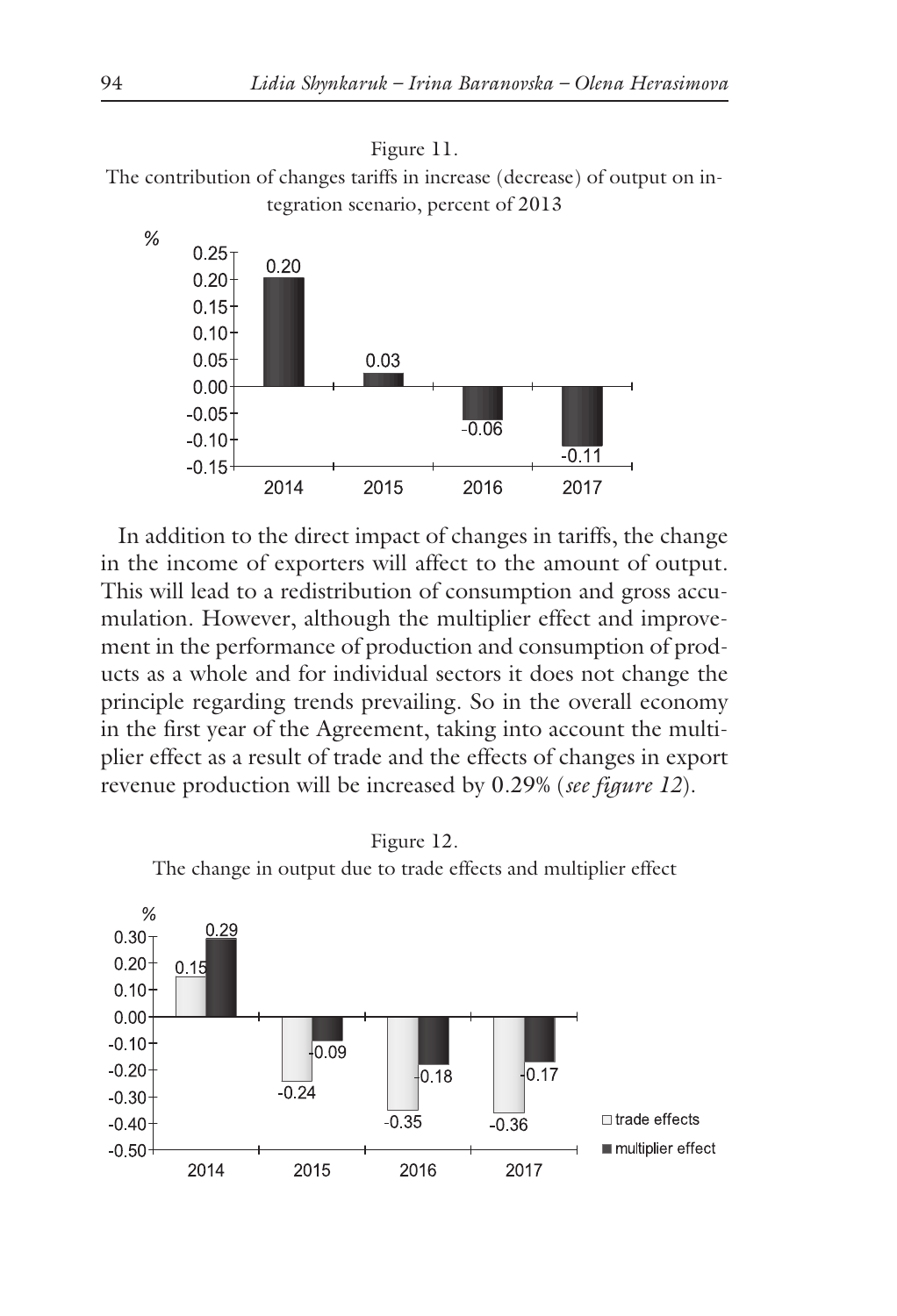Final consumption of households will increase based on the multiplier effect 0.48% in 2014, followed by reduction effect to 0.2% in 2017 (*see figure 13*).





The trend of reducing the total cumulative production growth in 2013 remains based on multiplier effect, the cumulative gain is zero in 2016-2017 (*see figure 14*).

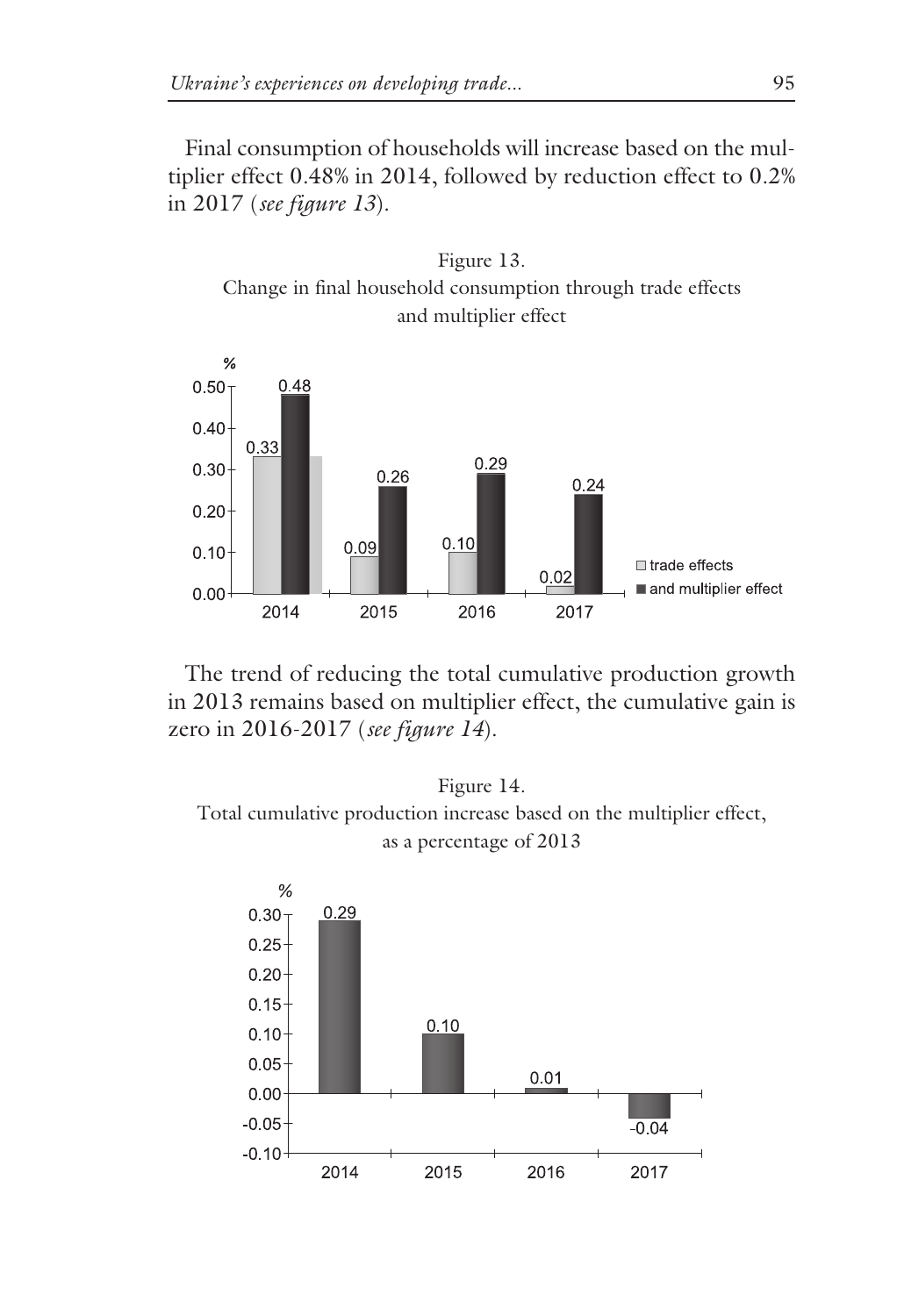Calculations by dynamic input-output model suggests that in the early years of the Agreement certain negative consequences associated with replacement chemicals, mechanical engineering and metallurgy, partly reimbursed by the new opportunities that due to lower rates of customs duties emerge for light industry agriculture and some of the food industry. In general, a positive cumulative effect of the Agreement for the first year (2014) offset reduced production in the 2015-2017, and causes negative indicators in 2017. In general there is a slowdown an average of 0.15% per year in production for the years 2015-2017.

However, it should be noted that if the domestic producers of machinery, metallurgy and chemical industry will not take effective measures to modernize production, disproportions of the technological structure of production will be deep and cause further loss on domestic and foreign markets.

In accordance with the provisions of the «Agreement» it is stipulated that import duties on consumer goods for Ukrainian exporters can be expected (*see Table 1*) and import duties for particular goods imported to Ukraine from the EU remain unchanged (*see Table 2*).

It might sound impressive at first sight that the import duties for agricultural products, metallurgy, machine building industry products, food remain unchanged, but taking into consideration the application of EU non-tariff regulation methods as well as the EU countries higher levels of economic development, the risks for the Ukrainian industry remain significant.

Major funding for the specific projects of the Eastern Partnership implemented by NGO in Ukraine fall into three platforms:

- 1) democracy, good governance and stability;
- 2) contacts between people;
- 3) energy security (*see Table 3*).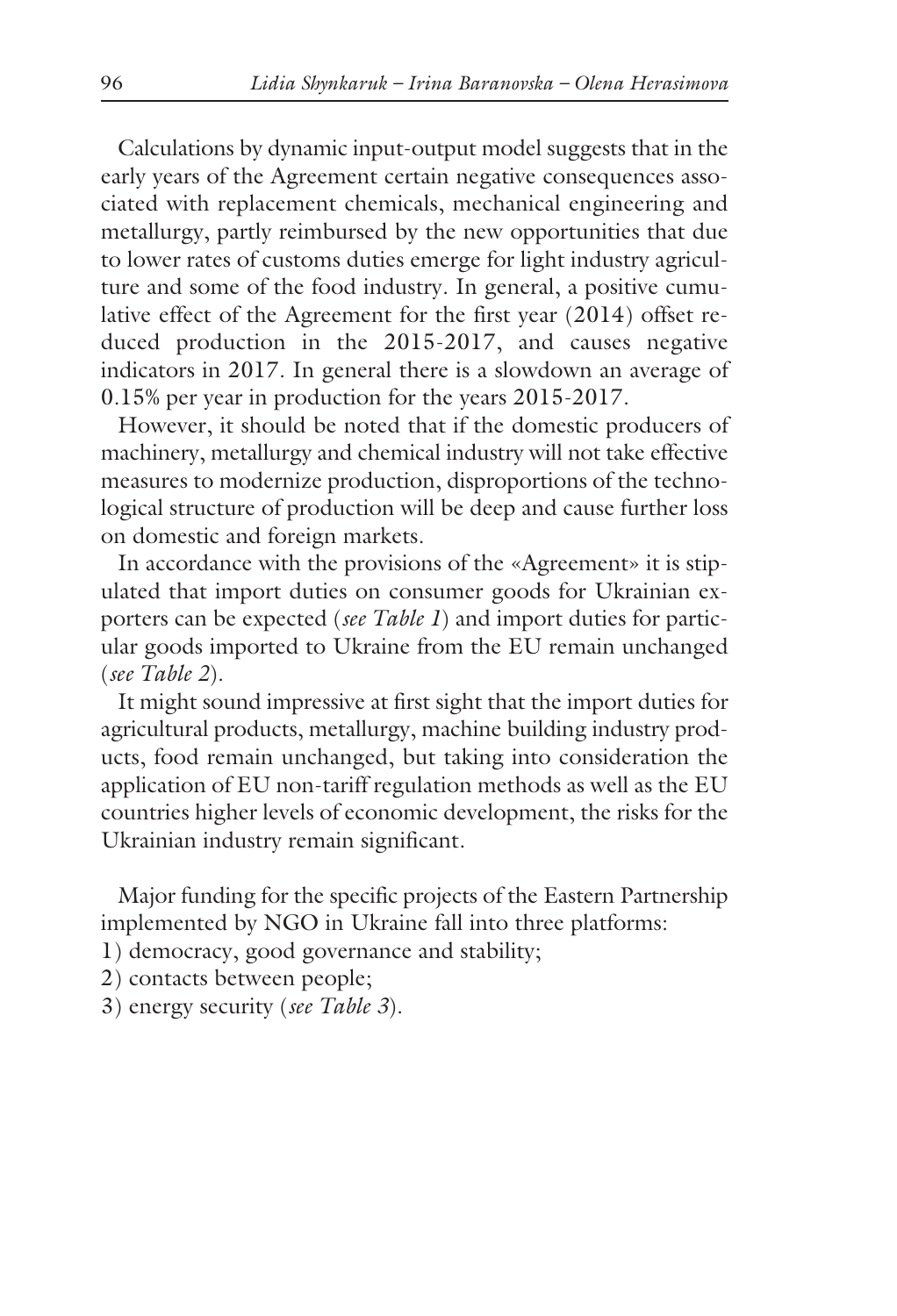| Types of economic activity                                                                                               |      | 2013 2014 2015 |               | 2016 2017 |     |
|--------------------------------------------------------------------------------------------------------------------------|------|----------------|---------------|-----------|-----|
| Agriculture, hunting, fishing and<br>forestry                                                                            | 14.0 | 0.0            | 0.0           | 0.0       | 0.0 |
| Mining of coal and lignite; extraction<br>of peat; mining of uranium and thori-<br>um ores                               | 2.0  | 0.0            | 0.0           | 0.0       | 0.0 |
| Extraction of crude petroleum and nat-<br>ural gas                                                                       | 2.0  | 0.0            | 0.0           | 0.0       | 0.0 |
| Mining of quarry, except energy pro-<br>ducing materials                                                                 | 0.0  | 0.0            | 0.0           | 0.0       | 0.0 |
| Manufacture of food products, bever-<br>ages and tobacco                                                                 | 12.4 | $0.4^{\circ}$  | $0.4^{\circ}$ | 0.4       | 0.0 |
| Manufacture of textiles and textile<br>products; manufacture of wearing ap-<br>parel; dressing and dyeing of fur         | 10.0 | 1.5            | 1.2           | 0.8       | 0.3 |
| Manufacture of wood and wooden<br>products; manufacture of pulp, paper<br>and paper products; publishing and<br>printing | 2.0  | 0.8            | 0.5           | 0.3       | 0.0 |
| Manufacture of coke products; process-<br>ing nuclear fuel                                                               | 2.0  | 0.0            | 0.0           | 0.0       | 0.0 |
| Manufacture of refined petroleum<br>products                                                                             | 2.0  | 0.0            | 0.0           | 0.0       | 0.0 |
| Manufacture of chemicals and chemical<br>products; manufacture of rubber and<br>plastic products                         | 5.0  | 1.0            | 0.8           | 0.5       | 0.3 |
| Manufacture of other non-metallic<br>mineral products                                                                    | 4.0  | 1.0            | 0.7           | 0.4       | 0.1 |
| Manufacture of basic metals and fabri-<br>cated metal products                                                           | 2.7  | 2.2            | 1.5           | 0.7       | 0.0 |
| Manufacture of machinery and equip-<br>ment                                                                              | 2.7  | 2.2            | 1.5           | 0.7       | 0.0 |
| Manufacturing n.e.c.                                                                                                     | 2.7  | 2.2            | 1.5           | 0.7       | 0.0 |

Table 1. – Expected changes of import duty rates in EU countries for Ukraine produced goods (percent)

Source: Own calculations on the basis of database of State Statistic Service of Ukraine and EU-Ukraine Association Agreement.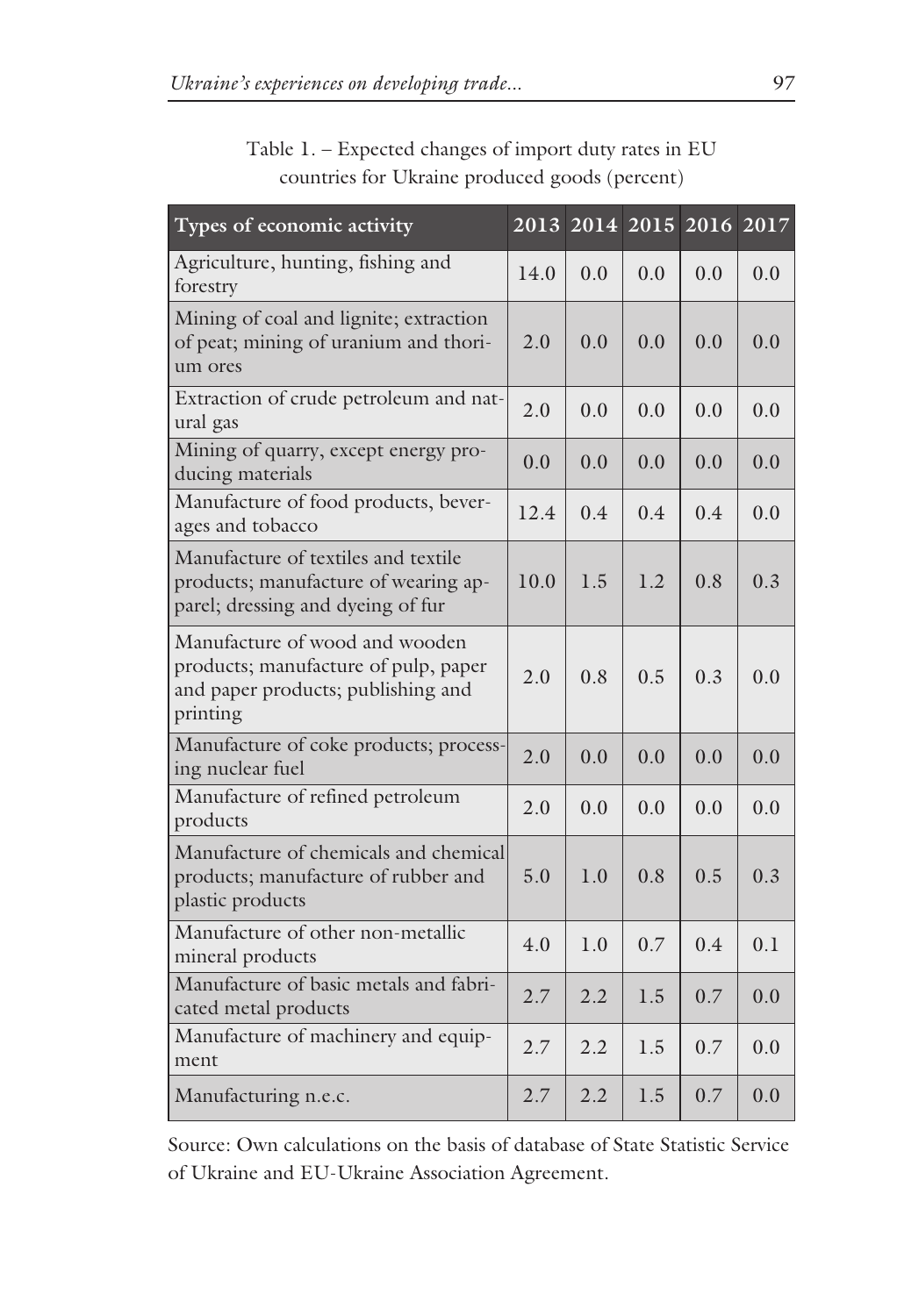| Types of economic activity                                                                                               | 2013 | 2014 2015 |     | 2016 | $20\overline{17}$ |
|--------------------------------------------------------------------------------------------------------------------------|------|-----------|-----|------|-------------------|
| Agriculture, hunting, fishing and<br>forestry                                                                            | 10.0 | 7.0       | 5.0 | 3.0  | 3.0               |
| Mining of coal and lignite; extraction<br>of peat; mining of uranium and thori-<br>um ores                               | 1.0  | 0.0       | 0.0 | 0.0  | 0.0               |
| Extraction of crude petroleum and nat-<br>ural gas                                                                       | 1.0  | 0.0       | 0.0 | 0.0  | 0.0               |
| Mining of quarry, except energy pro-<br>ducing materials                                                                 | 4.0  | 2.0       | 1.3 | 0.7  | 0.1               |
| Manufacture of food products, bever-<br>ages and tobacco                                                                 | 10.0 | 5.0       | 3.5 | 1.3  | 0.7               |
| Manufacture of textiles and textile<br>products; manufacture of wearing ap-<br>parel; dressing and dyeing of fur         | 6.0  | 1.0       | 1.0 | 0.5  | 0.3               |
| Manufacture of wood and wooden<br>products; manufacture of pulp, paper<br>and paper products; publishing and<br>printing | 0.0  | 0.0       | 0.0 | 0.0  | 0.0               |
| Manufacture of coke products; process-<br>ing nuclear fuel                                                               | 1.0  | 0.1       | 0.1 | 0.1  | 0.1               |
| Manufacture of refined petroleum<br>products                                                                             | 1.0  | 0.2       | 0.1 | 0.1  | 0.1               |
| Manufacture of chemicals and chemical<br>products; manufacture of rubber and<br>plastic products                         | 3.0  | 0.7       | 0.3 | 0.1  | 0.0               |
| Manufacture of other non-metallic<br>mineral products                                                                    | 10.0 | 7.0       | 5.0 | 3.0  | 3.0               |
| Manufacture of basic metals and fabri-<br>cated metal products                                                           | 10.0 | 7.0       | 5.0 | 3.0  | 3.0               |
| Manufacture of machinery and equip-<br>ment                                                                              | 10.0 | 7.0       | 5.0 | 5.0  | 5.0               |
| Manufacturing n.e.c.                                                                                                     | 10.0 | 7.0       | 5.0 | 3.0  | 3.0               |

Table 2. – The expected changes of import duty rates from EU countries (percent)

Source: Own calculations on the basis of database of State Statistic Service of Ukraine and EU-Ukraine Association Agreement.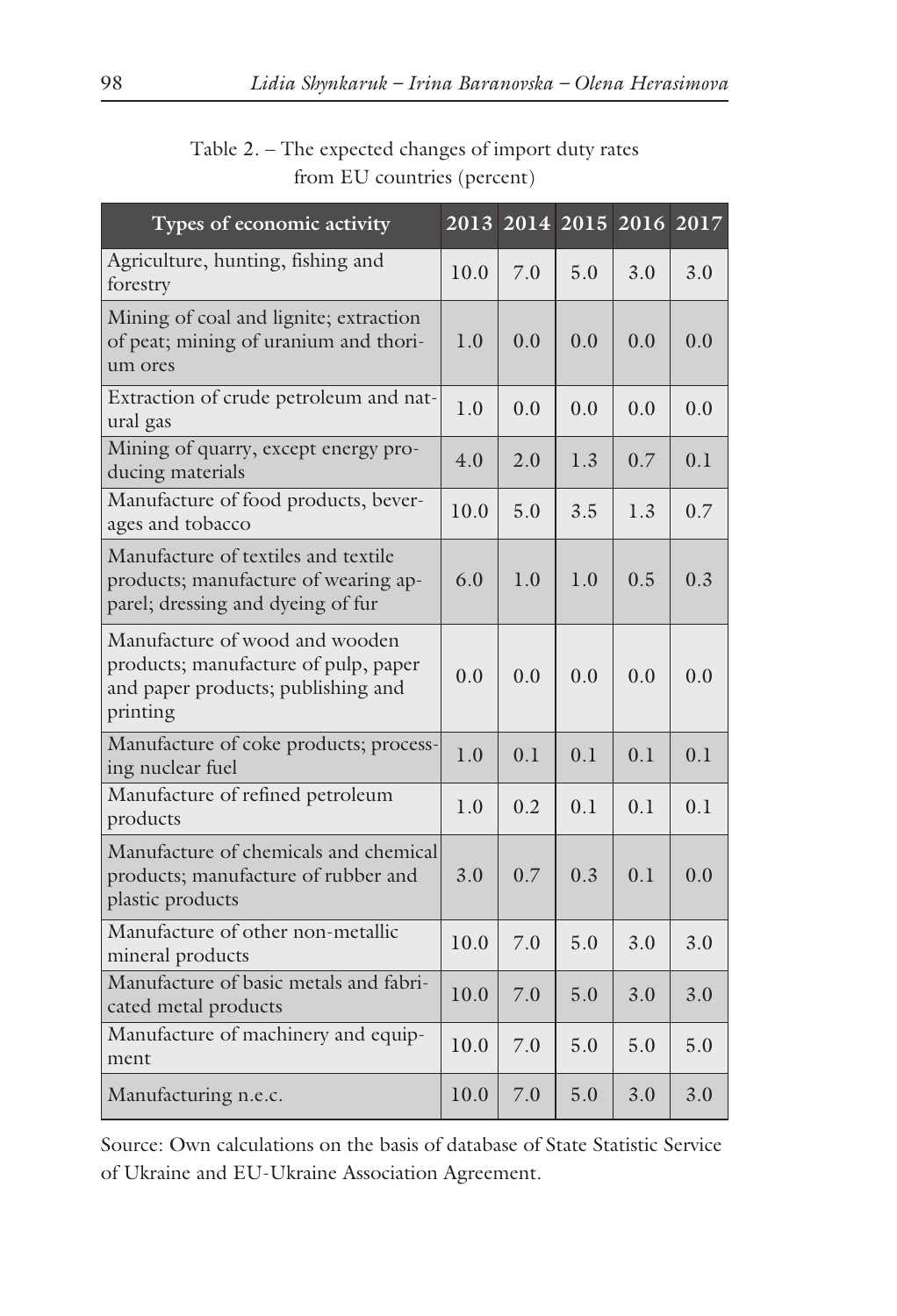| Projects and programs of the<br>Eastern partnership platforms | Percent<br>of the total<br>projects (%) | Quantity     | <b>Estimate</b><br>(EURO) |  |  |  |
|---------------------------------------------------------------|-----------------------------------------|--------------|---------------------------|--|--|--|
| 2013                                                          |                                         |              |                           |  |  |  |
| Energy security                                               | 0.0                                     | $\Omega$     | 0.0                       |  |  |  |
| Contacts between people                                       | 0.0                                     | $\Omega$     | 0.0                       |  |  |  |
| Economic integration and<br>convergence with EU policies      | 0.0                                     | $\theta$     | 0.0                       |  |  |  |
| Democracy, good governance<br>and stability                   | 100.0                                   | 1            | 2070.0                    |  |  |  |
| Total for the year:                                           | 100.0                                   | $\mathbf{I}$ | 2070.0                    |  |  |  |
|                                                               | 2012                                    |              |                           |  |  |  |
| Energy security                                               | 6.1                                     | 3            | 48721.0                   |  |  |  |
| Economic integration and<br>convergence with EU policies      | 14.3                                    | 7            | 111441.0                  |  |  |  |
| Contacts between people                                       | 16.3                                    | 8            | 86347.0                   |  |  |  |
| Democracy, good governance<br>and stability                   | 63.3                                    | 31           | 294613.0                  |  |  |  |
| Total for the year:                                           | 100.0                                   | 49           | 541122.0                  |  |  |  |
| 2011                                                          |                                         |              |                           |  |  |  |
| Energy security                                               | 1.8                                     | 1            | 13233.0                   |  |  |  |
| Economic integration and<br>convergence with EU policies      | 14.6                                    | 8            | 97872.0                   |  |  |  |
| Contacts between people                                       | 20.0                                    | 11           | 79099.0                   |  |  |  |
| Democracy, good governance<br>and stability                   | 63.6                                    | 35           | 340670.0                  |  |  |  |
| Total for the year:                                           | 100.0                                   | 55           | 530874.0                  |  |  |  |
| $\overline{2010}$                                             |                                         |              |                           |  |  |  |
| Economic integration and<br>convergence with EU policies      | 0.0                                     | $\theta$     | 0.0                       |  |  |  |
| Energy security                                               | 8.4                                     | 6            | 64420.0                   |  |  |  |
| Contacts between people                                       | 34.7                                    | 25           | 164494.0                  |  |  |  |
| Democracy, good governance<br>and stability                   | 56.9                                    | 41           | 362903.0                  |  |  |  |
| Total for the year:                                           | 100.0                                   | 72           | 591817.0                  |  |  |  |

#### Table 3. – The specific projects of the Eastern Partnership implemented by NGO in Ukraine

Source: Delegation of European Union to Ukraine (*http://eeas.europa.eu/ delegations/ukraine/projects/list\_of\_projects/ projects\_en.htm*); European Union Border Assistance Mission to Moldova in Ukraine (*http://www.eubam.org*);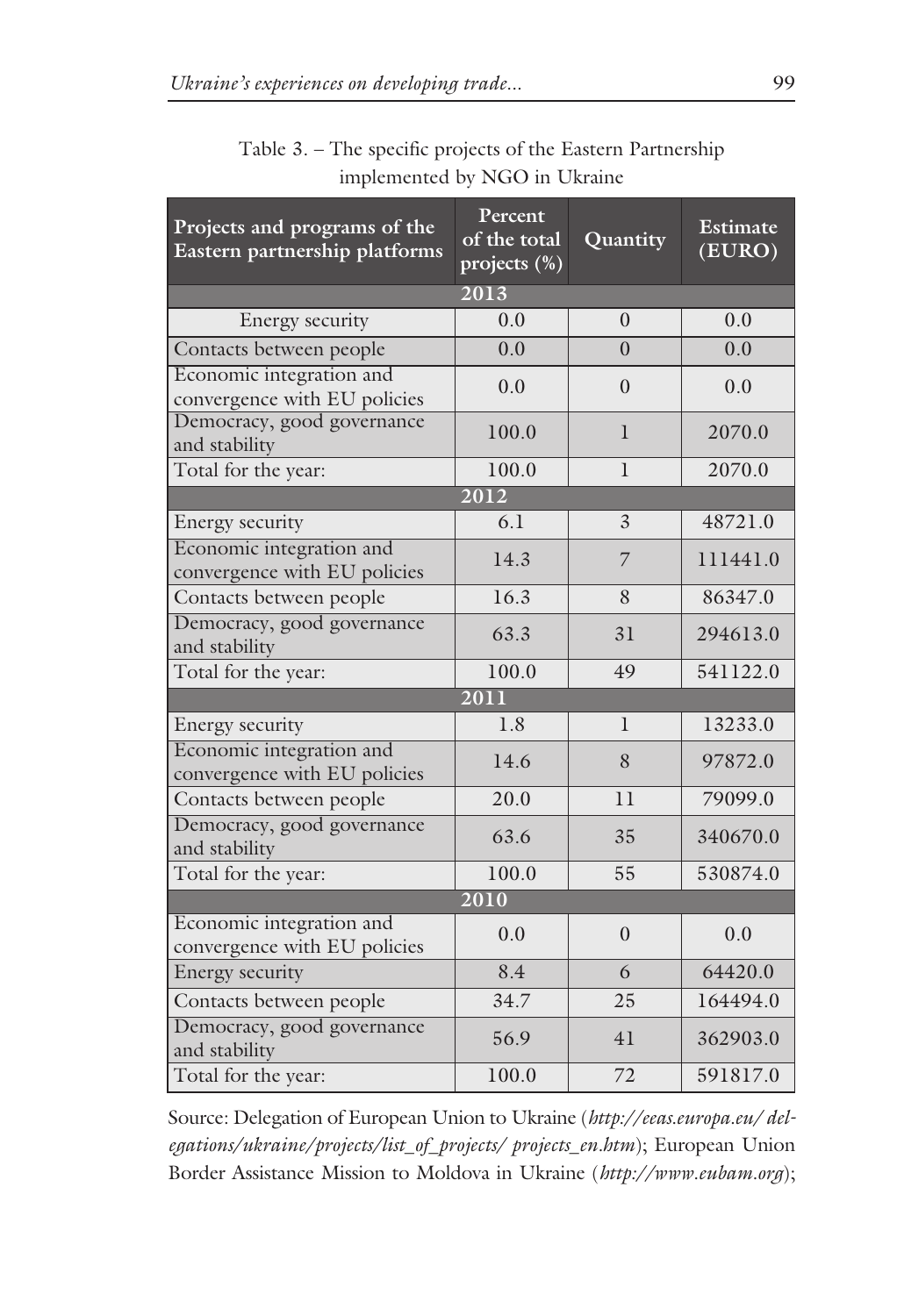European Space: portal for pro-European civil society of Ukraine (*http://eu.prostir.ua/themes/rada.html*).

Major funding for the projects implemented in Ukraine by EU funds fall into: governance, democracy, human rights and support for economic and institutional reforms (24.1%); infrastructure, communications and transport (21.9%); trade and regional integration (16.5%) (*see Table 4*).

| Sector                                                                                       | Quantity       | Estimate<br>(EURO) | Percent<br>of the total<br>projects |  |
|----------------------------------------------------------------------------------------------|----------------|--------------------|-------------------------------------|--|
| Rural development, territorial<br>planning, agriculture and food<br>security                 | 1              | 1200000.0          | 0.4                                 |  |
| Social cohesion and employment                                                               | 3              | 1929430.0          | 0.6                                 |  |
| Multi-sectors                                                                                | $\overline{3}$ | 3207146.0          | 1.0                                 |  |
| Human development                                                                            | 7              | 3533752.0          | 1.1                                 |  |
| Conflict prevention                                                                          | $\mathfrak{D}$ | 26500000.0         | 8.4                                 |  |
| Water and energy                                                                             | 24             | 39764470.0         | 12.7                                |  |
| The environment and the sus-<br>tainable management of natural<br>resources                  | 6              | 41542972.0         | 13.2                                |  |
| Trade and regional integration                                                               | 5              | 51747500.0         | 16.5                                |  |
| Infrastructure, communications<br>and transport                                              | $\overline{4}$ | 68944166.0         | 21.9                                |  |
| Governance, democracy, human<br>rights and support for economic<br>and institutional reforms | 36             | 75859860.0         | 24.1                                |  |
| Total:                                                                                       | 91             | 314229296.0        | 100.0                               |  |

Table 4. Projects implemented in Ukraine from EU funds

Source: Delegation of European Union to Ukraine (*http://eeas.europa.eu/ delegations/ukraine/projects/list\_of\_projects/ projects\_en.htm*); European Union Border Assistance Mission to Moldova in Ukraine (*http://www.eubam.org*); European Space: portal for pro-European civil society of Ukraine (*http://eu.prostir.ua/themes/rada.html*).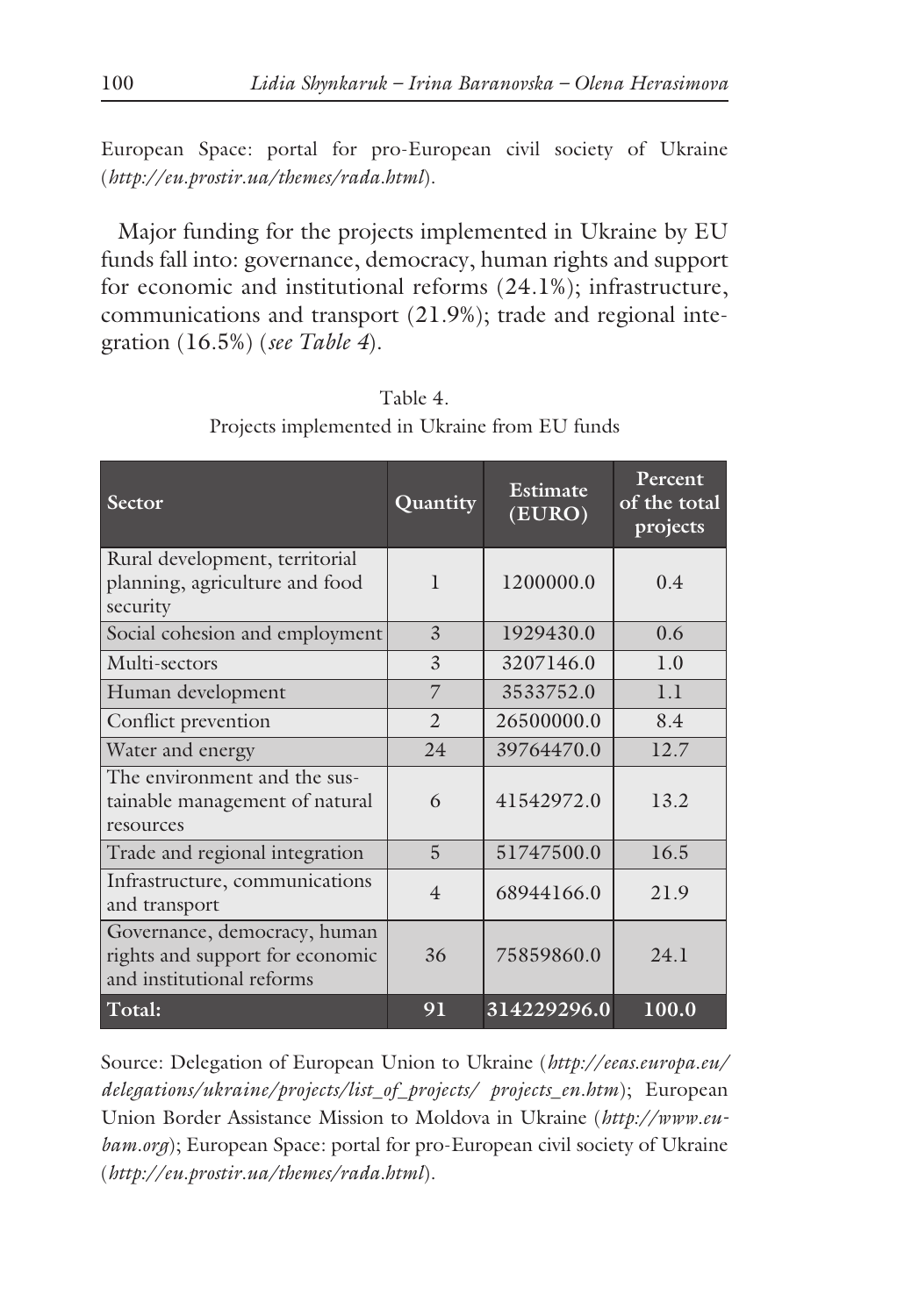The initiative "Eastern Partnership" has become a reality. It transfered from phase of discussions – from the wording of the provisions in the phase of discussions over its content and practical projects and undertakings.

We realize that the "Eastern Partnership" is neither a guarantee to achieve the full integration of the Eastern partners into the EU nor a path to EU membership. It is a mechanism, a set of complementary features, tools, whose effective use will bring Ukraine closer to its strategic goal.

Disadvantages of the «Eastern Partnership»:

- lack of funding for the ambitiously stated objectives in multilateral – format forces the EU and partner countries to focus on the implementation of several projects;
- difference between strategic objectives and national interests of the partner countries – might lead to a slowdown in the implementation of multilateral dimensions of the initiative;
- the declared thematic platforms and flagship initiatives do not reflect all major worries of the majority of the partner countries.

Main problems and expectations concerning the Association Agreement between Ukraine and the EU, and in particular to establish DCFTA, are identified based on the research Institute for Economics and Forecasting National Academy of Science of Ukraine.

### **The labor market: Potential benefits:**

- approximation of the labor legislation of Ukraine with the requirements and standards of the EU;
- making the rules, regulations and labor standards in line with international standards;
- creation of new jobs in export-oriented sectors of the economy;
- improving the investment climate and business environment;
- increasing the competitiveness of the labor force and productivity;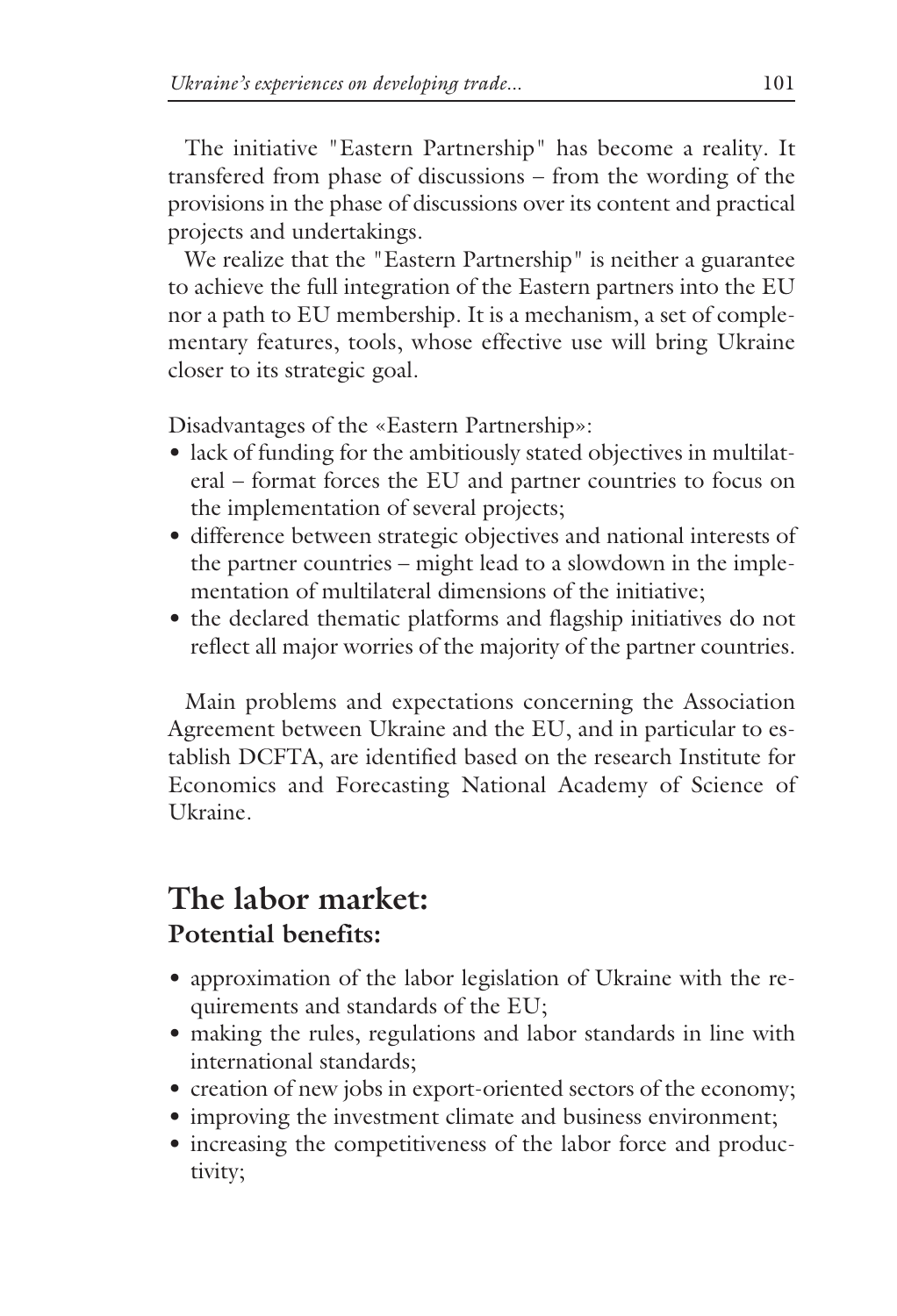- implantation of a new corporate culture, assimilation of population market labor values and attitudes;
- increasing motivation to content work and the possibility of achievements and value orientation to initiative and success.

### **Potential threats:**

- closing or curtailment some part of non-competitive and production without perspective can lead to tension in the labor market;
- layoffs during restructuring of enterprises;
- loss of jobs because of lower competitive workforce, unwillingness to work with higher intensity on European standards;
- deepening asymmetry in the labor market, from which employers receive benefits;
- deformating economic consciousness, clash of opposing values, difficulties adaptation period;
- increasing the number of young Ukrainian, who will leave for training in universities of EU countries.

### **Trade regime: Potential benefits:**

- according to the conditions of free trade agreements by WTO, in particular: full liberalization is covering at least 95% of tariff lines and volume trade between the sides depend on what of that from two indicators was reached first reducing the number of tariff lines excluded from free trade by making the number of sectoral initiatives to "0.0";
- rejection of the use EU export subsidies in bilateral trade with Ukraine;
- provision of Ukraine duty-free market access for the most sensitive EU products within tariff quotas, tariff quotas of compliance for most tariff lines Ukraine export capacity and interests of domestic producers to expand the range of product export;
- protecting markets of the most sensitive goods of Ukraine due to their partial liberalization and tariff quotas for duty-free imports from the EU in a small volume;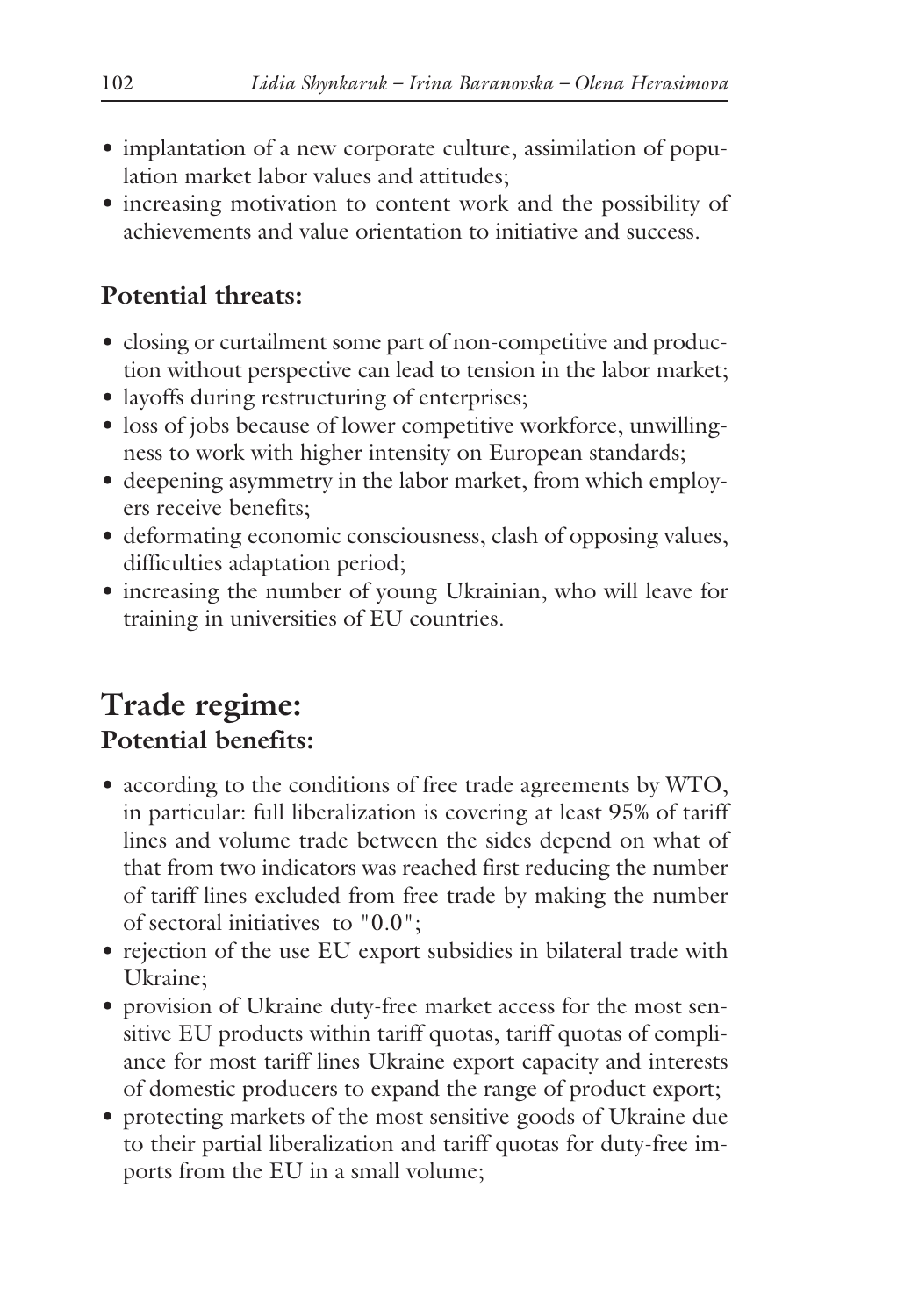• agreement on Ukraine's right to apply special protective measures or additional terms of trade liberalization on the most sensitive products.

### **Potential hazards:**

- significantly lower current level of tariff and non-tariff protection in Ukraine than in the EU creates discriminatory initial conditions for regional integration;
- FTA with the EU only partially eliminates asymmetrical trade regimes. From 9699 EU tariff lines only 8674 will be liberalized immediately after the introduction of the FTA, 732 - over a period of 1 to 7 years and tariff quotas will be established in 362 tariff lines, including the vast majority, namely 339 lines, which represent agricultural products. It means that the tariff quotas are set on 15%;
- current inability of most of the domestic producers to satisfy the technical, sanitary and phytosanitary conditions for exporting their products to the EU markets, that will prevent increasing of exports of domestic products under the tariff quotas frame allocated to Ukraine;
- small volumes of the EU tariff quotas of duty-free import products from Ukraine (with some exceptions) and not full coverage commodity nomenclature of agricultural products; in case of renegotiation of the Agreement the substantial reduction of the number of exclusions from the FTA with the EU and the increase of tariff quotas for the remaining tariff lines (especially corn, soybeans, barley, poultry) must be defended.

## **Metallurgy:**

#### **Potential benefits:**

- eliminates the possibility to initiate trade restrictions on steel production in Ukraine;
- the opportunity to continue the integration processes at steel companies is created;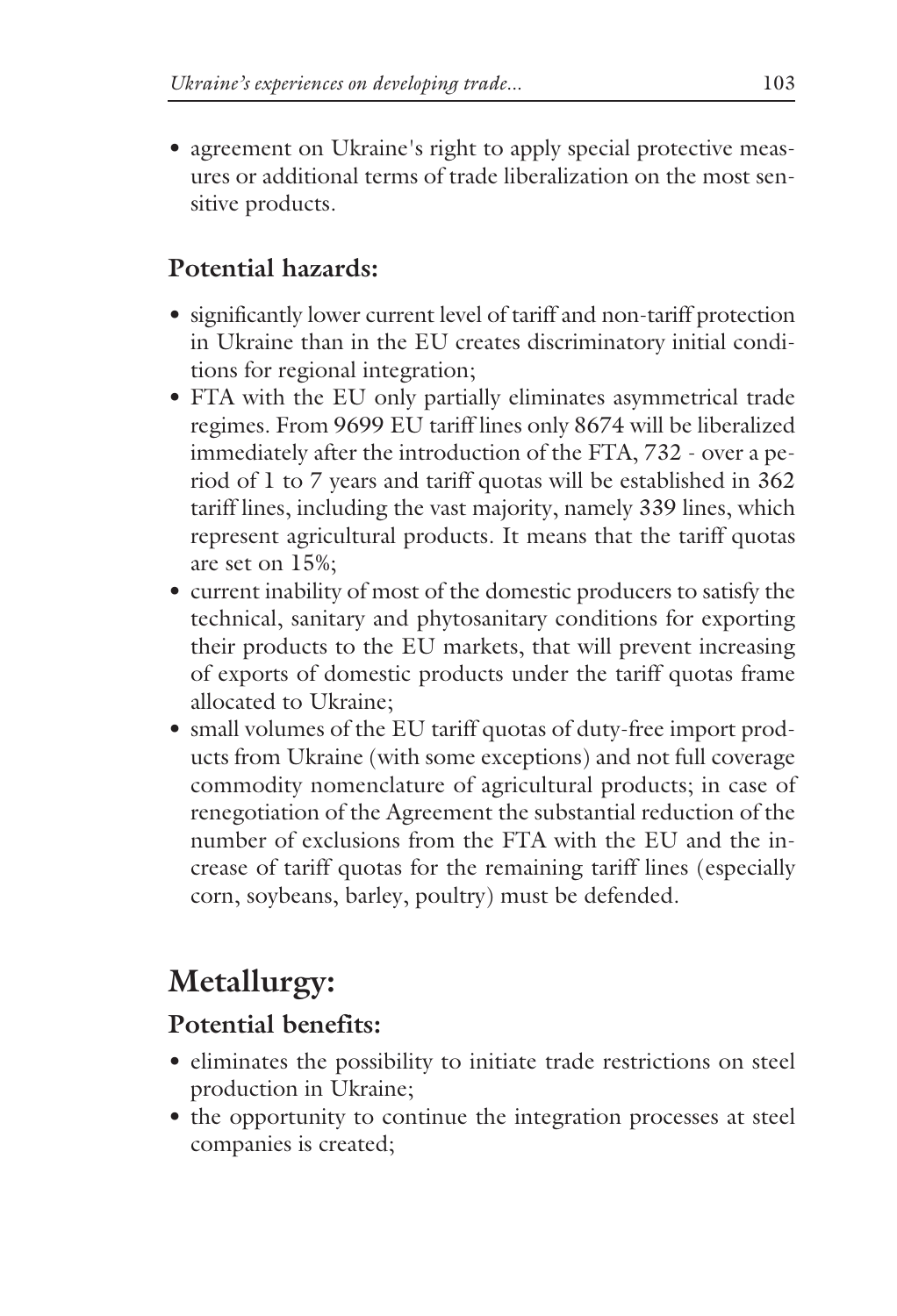- expanding of the presence in the EU market through further integration capacities;
- augmentation of the investment flows, including through joint implementation projects (Kyoto Protocol);
- modernization of metallurgical facilities.

### **Potential hazards:**

- cost increasing on reduction of the harmful effects of metal production on the environment;
- dramatically increase the cost of production due to higher costs for raw materials and environmental measures compared to EU companies;
- zero tariffs on steel import will increase competition in the domestic market;
- changes in tariff policy and state aid will lead to a redistribution of income between the sectors of mining, metallurgy and energy;
- reduced subsidies;
- reduced revenues from export duties.

## **Energetics:**

### **Potential benefits:**

- expanding exports of electricity, and medium and heavy distillates. The economic benefits from expanding exports are valued at no more than \$ 50 million while maintaining exports in 2012;
- according to present active legal documents in the case if the signing of the Association Agreement of Ukraine with the EU occurs, any sanctions or trade restrictions imposed by the Customs Union towards Ukraine as a third party are not expected.

### **Potential hazards:**

• signing of the association agreement between Ukraine and the EU will not affect the terms of energy trade with third countries, because the terms of the agreement are largely repeated commitments of Ukraine to the Energy Community. Potential risks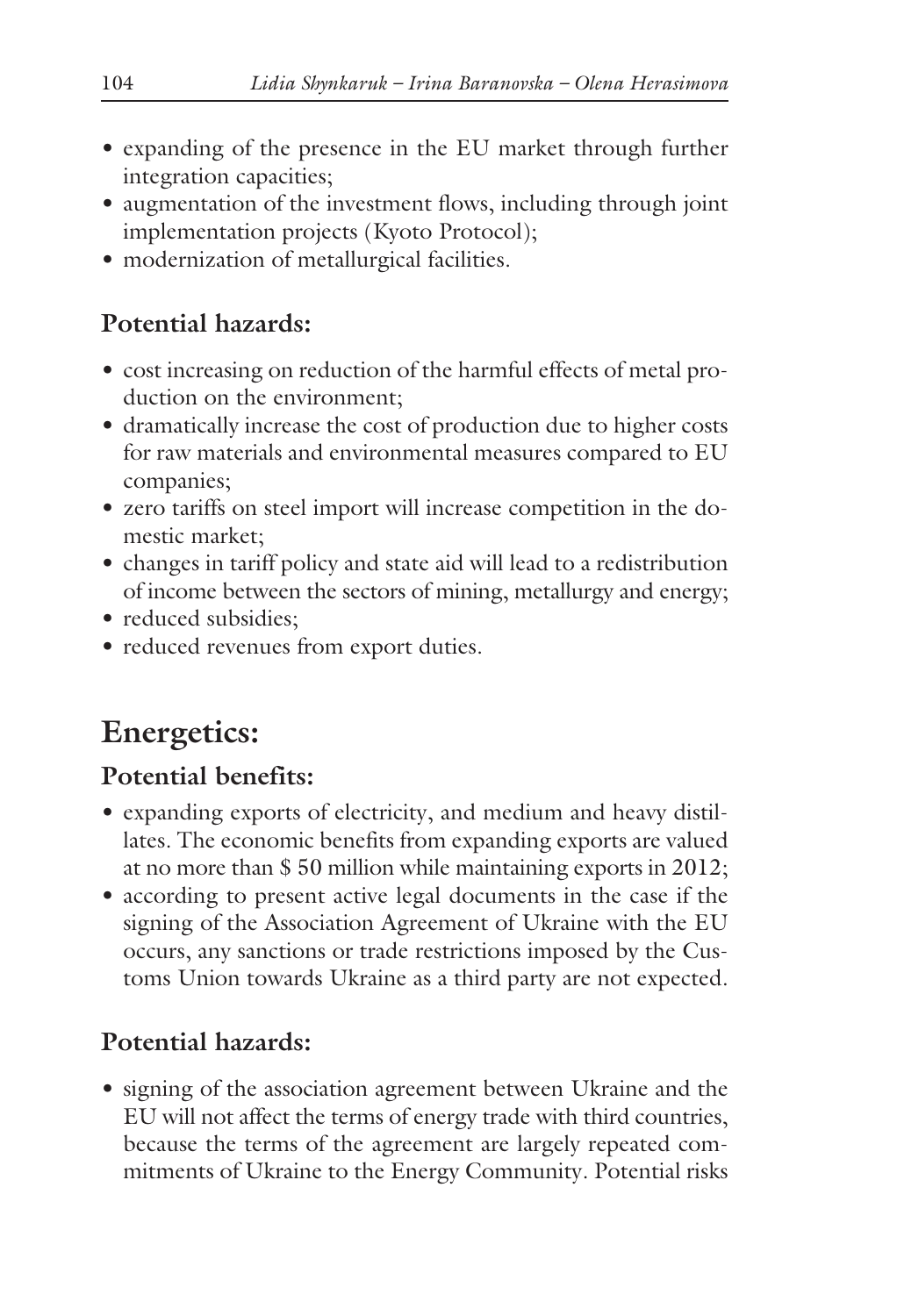such as reducing transit, loss of integrity of the technical energy systems, the formation of monopoly industry structures, the transfer of powers to supranational regulators, etc. are largely politically motivated and depend on the method (consistency and coordination) of liabilities.

### **Machinery:**

### **Potential benefits:**

- acceleration of the modernization of domestic engineering by facilitating access to scientific and technological achievements of the European countries;
- raising of the technical level and competitiveness of Ukrainian products due to the adaptation of domestic production to technological and environmental standards of the European countries;
- abolition of the outdated regulations, which have no analogues in the EU, and the continuation of the development and adoption of the technical regulations subject to the provisions under the EU regulatory framework (acquis communautaire), national standards and requirements environmental protection, harmonized with international and European standards;
- reduction of the rates (average about 30%) on importable duty vehicles that come from Ukraine will contribute the increasing of the competitiveness of domestic products;
- the possibility of applying some safeguarding measures in the form of higher tax rates on cars originating from the EU countries (heading 8703), if the quantity of goods imported into the territory of Ukraine, causing a significant damage to domestic industry;
- establishing zero rates importable duty on investment types engineering products, which will accelerate the technological modernization of the Ukrainian industry.

### **Potential hazards:**

• an increase of the competing imports on the domestic market of Ukraine, including cars, tractors, combine harvesters;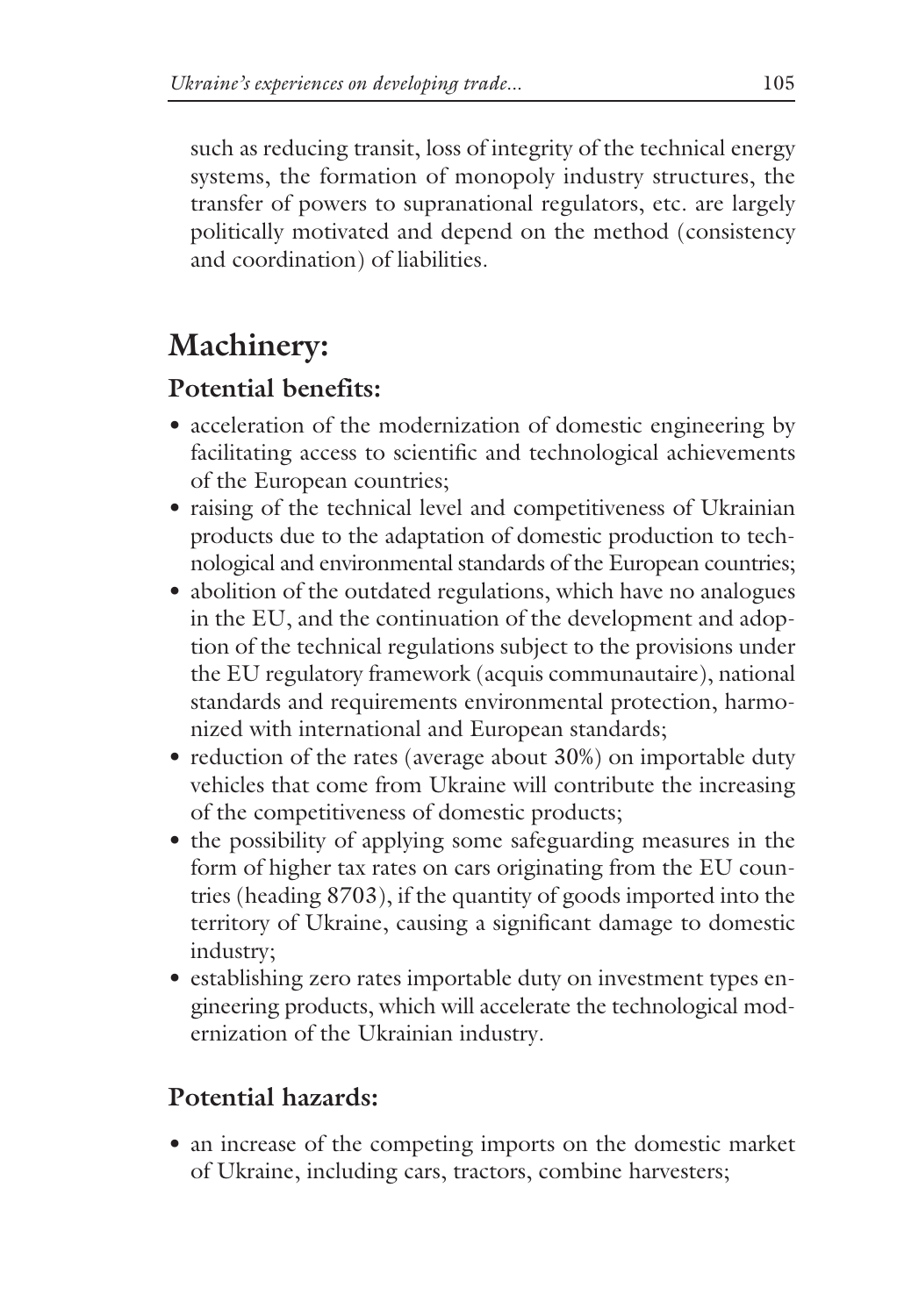- relatively high barriers for entry of domestic producers on the European market, because Ukraine is on a lower level of technological development than the EU;
- increasing dependence of Ukrainian machinery on imported high-tech equipment on both - as end-use products and components used in the assembly of well-known foreign brands;
- a decline in export to the countries of the Customs Union by introducing safeguards to the internal market.

### **Food and Beverage:**

#### **Potential benefits:**

- significant reduction or gradual abrogation of tariff rates on industrial food (about 85% of tariff lines) that are not covered by tariff quotas;
- receiving the eligiblility for duty-free access to European markets of milk powder and condensed milk, cream, yogurt, butter and milk paste, sugar, syrups, juices, starch, flour and certain other types of food as well as cigars and cigarettes under established tariff quotas;
- harmonization of national standards with the international and the European standards;
- adaptation of the national technical regulations, sanitary and phytosanitary measures in the European and international requirements.

### **Potential hazards:**

- weakening of the competitive position and reduction of the revenues for small and medium-sized domestic food processing enterprises due to increasing competition in the domestic market;
- possible reduction of the amount of production of oil and fat industry due to the elimination of export duties on sunflower seeds;
- risk of significant loss of Ukrainian wineries and cognac food industry market products, which were shaped by the system of protection of geographical indications and industrial products;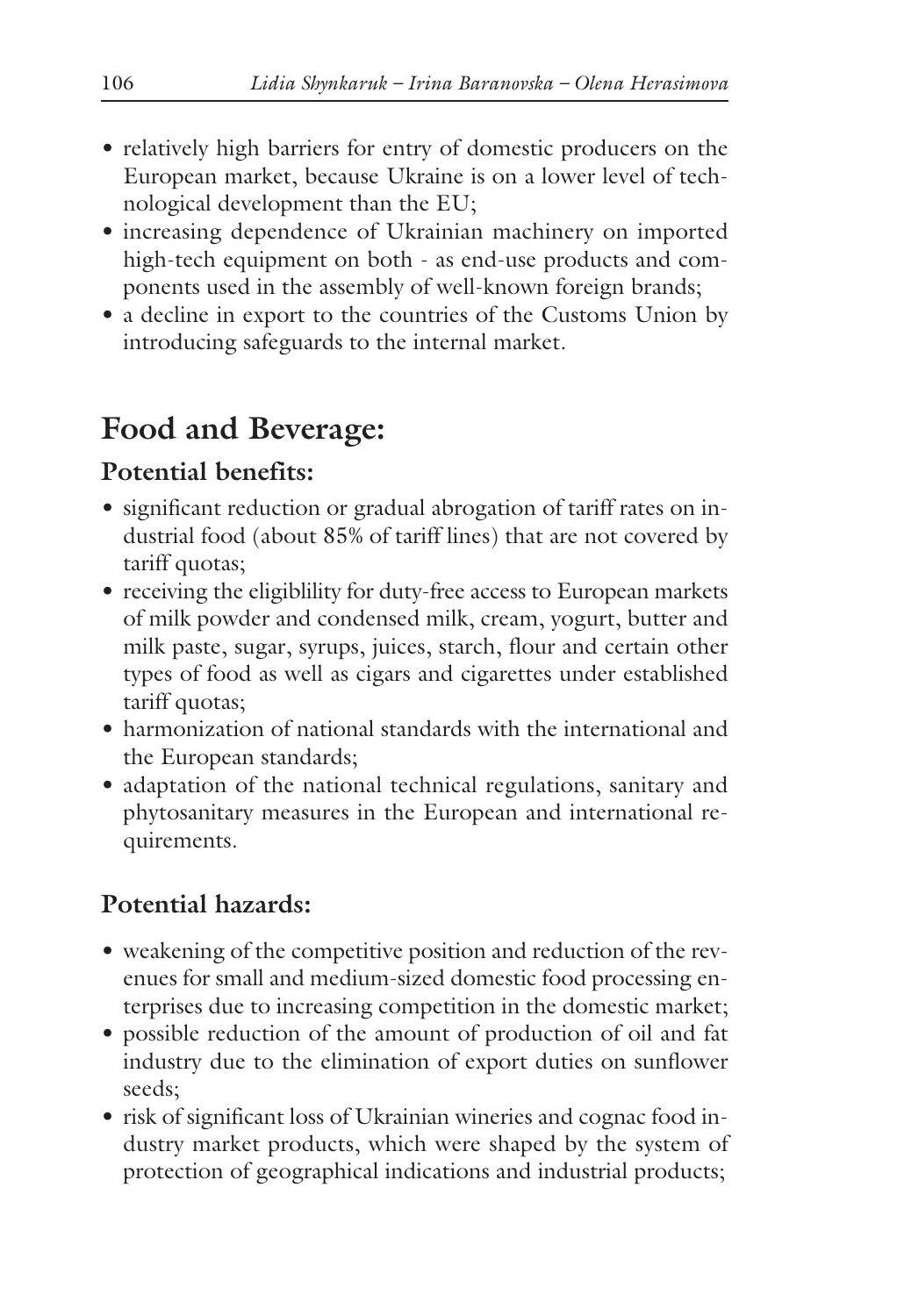• the risk of loss of food industry markets products in the Customs Union.

## **Agriculture:**

### **Potential benefits:**

- 1. FTA has advantages for agriculture due to:
- rapid increase in domestic agricultural exports (by 26% in the structure of merchandise exports against 18.7% in 2011), which shows that Ukraine is a net exporter of agricultural products, including in the EU;
- dynamic growth of exports of agricultural products in the EU: in 2012 the value of agricultural exports from Ukraine to the EU increased by 54% (from \$3.18 billion in 2011 to \$4.92 billion in 2012). Agricultural export to the EU is developing more rapidly than export to the countries of Customs Union. Value of agricultural exports to the EU in 2012 is 1.8 times higher than the value of agricultural export to the EEA.

2. Expanding trade opportunities for agriculture in Ukraine according to FTA is created by partial reduction of asymmetric modes of trade in agricultural products between the EU and Ukraine by:

- duty-free access for Ukrainian agricultural products under the tariff quotas. The tariff quotas sizes correspond to the traditional imports from Ukraine to the EU on certain goods quotas taken into account the expected trends of domestic production in the country. Ukraine will provide 1.6 million tons of grain dutyfree to the EU, with a gradual increase in quotas for 5 years to 2 million tons;
- rejection of the use of EU export subsidies for agricultural products for export to Ukraine;
- consolidation of the right for Ukraine to use the protective measures;
- facilitation for Ukraine under the FTA with the EU of the customs tariff applicable EU agri-food products;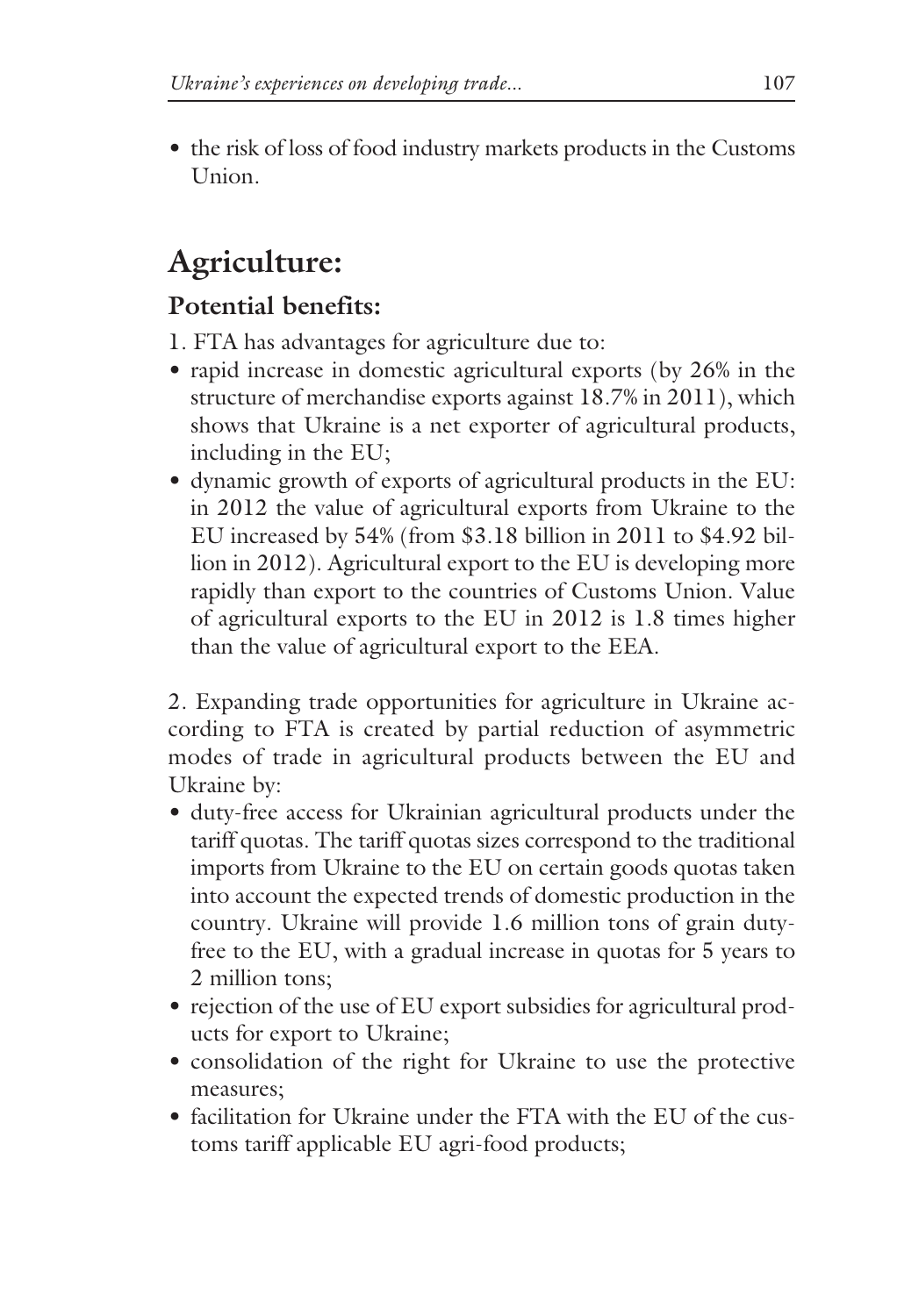- high probability of an increase in export of certain types of agrifood products, including those that are growing set quota;
- facilitating access to quality inputs (seeds, pesticides, machinery, etc.);
- upgrading and modernization of domestic agricultural and food production.

### **Potential hazards:**

- small amount of import quotas to the EU duty-free importation of goods from Ukraine and not full coverage of the commodity nomenclature of agricultural products. In the case of reviewing the terms of the Agreement, it would be good to defend the significant decrease in the number of exceptions to the FTA with the EU and to promote the increase in tariff quotas for the remaining tariff lines (especially corn, soybeans, barley, poultry);
- current inability of most of the domestic producers to satisfy the technical, sanitary and phytosanitary conditions for exporting their products to the EU markets, that will prevent increased exports of domestic products under the tariff quotas frame allocated to Ukraine;
- weakening domestic producers of meat and meat products, fruits and vegetables as a result of increased imports from the EU. In particular, the establishment of a tariff quota on pork imports from the EU will lead to an increase in imports of pork for a maximum of 8%;
- increasing the competing import in the domestic food market of Ukraine if the restrictions under domestic exports to the EU are active;
- lower revenues for small and medium-sized agricultural enterprises as a result of increased competition in the domestic agricultural markets;
- increasing domestic consumer prices of products that meet the requirements of European and international regulations due to high costs of harmonization;
- increase in the share of low-quality products in the Ukrainian agro-food import that have not found sales on the EU market;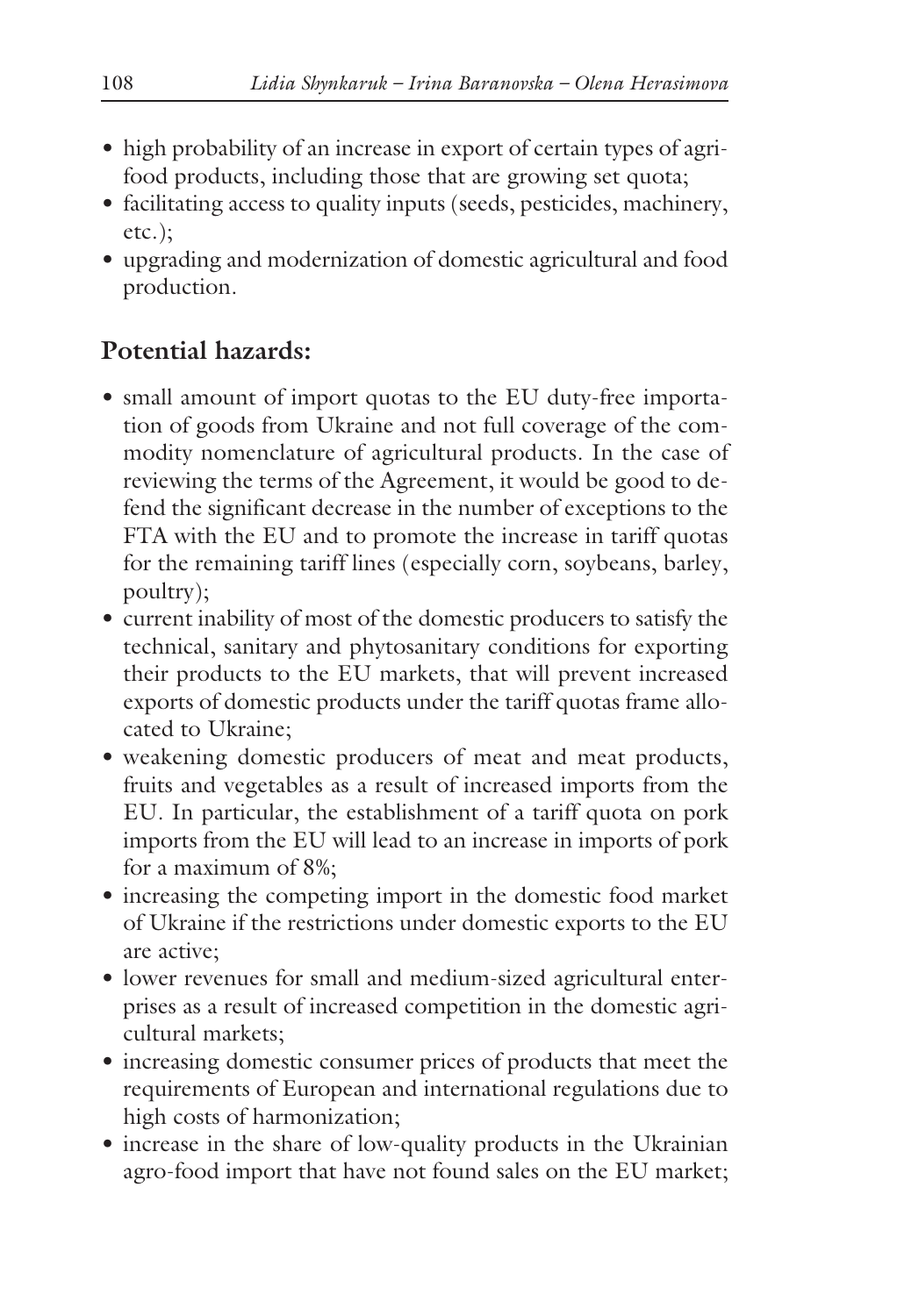- increasing dependence of domestic agricultural producers on imports of inputs for domestic limited alternative sources of replenishment;
- slight reduction in oil and fat production with all the attendant consequences due to gradual abolishment of export duty on sunflower seeds;
- worsening the problems in dealing with the countries of Customs Union and the likely effect of introducing it in import tariffs for Ukraine;
- the need for additional financial resources for technical and technological re-equipment of enterprises to ensure their competitiveness in the new environment.

For certain groups of agro-food production *potential advantages* can be:

- the introduction of zero tariffs on imports of a large number of products from Ukraine, not only of raw materials (dried peas, oilseeds), but also for deep processing products (oils, some types of canned products);
- temporary storage agreement with the EU (albeit with a gradual decline over 10 years) export duties on sunflower seeds and flax;
- under the FTA with the EU should also be imposed export duties on rapeseed (10 years with a phased reduction).

In the case of integration with the EU on the above mentioned products can be expected *following hazards:*

- gradual strengthening of the European products on the domestic market such as tomatoes, cucumbers, apples, butter, canned and processed vegetables, fruit and vegetable juices;
- application restrictions for Ukrainian exports from the Customs Union.

### **State aid:**

Potential advantages of regulating state aid under the Association Agreement between Ukraine and the EU are as following:

- increasing of the transparency of decision-making on state aid;
- reduction of the state aid and corresponding reduction in budg-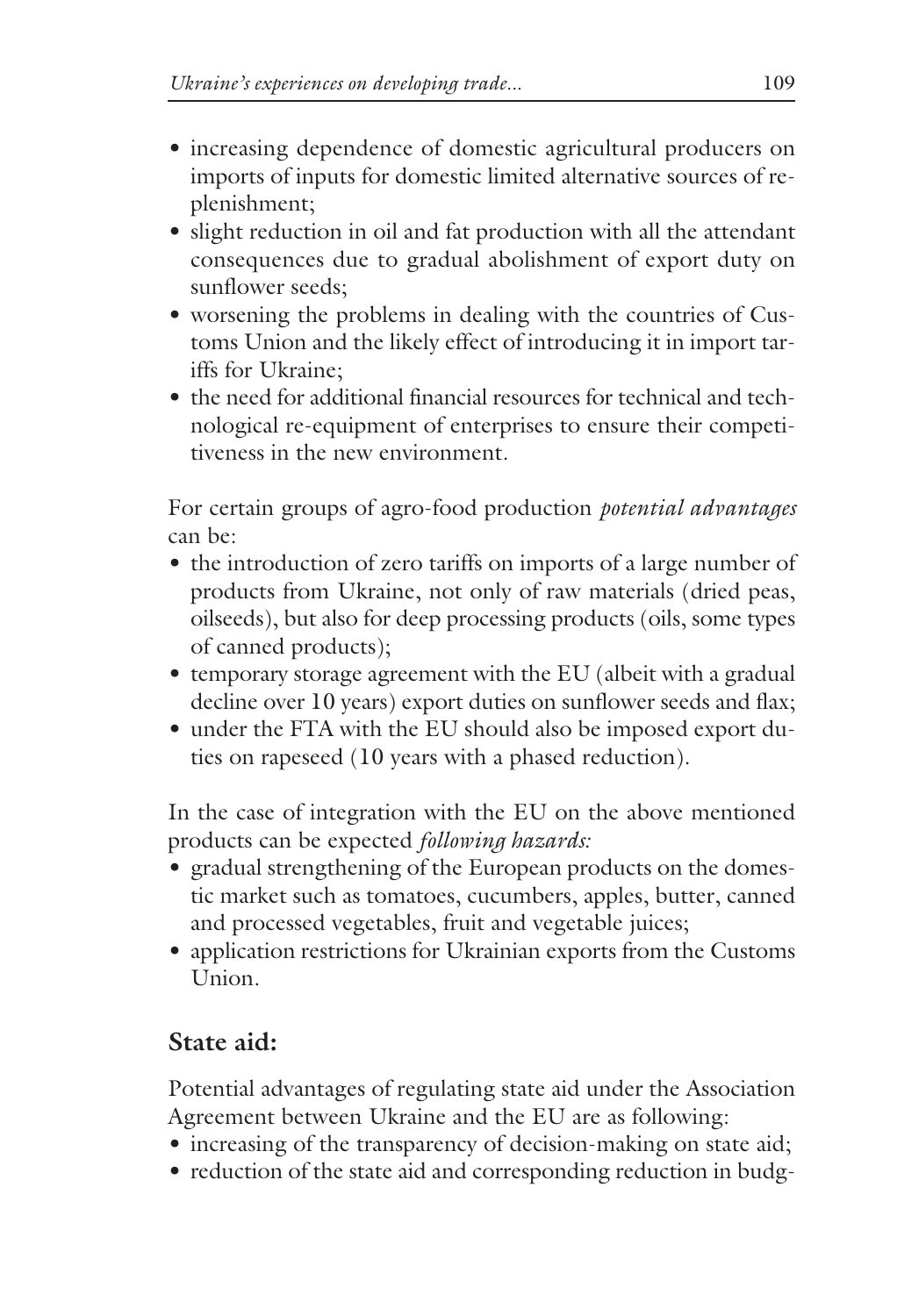et expenditures due to the abolition of measures which have a negative impact on trade between Ukraine and the EU;

- monitoring of the impact of state aid on competition and the abolition of most adverse to competition of aid;
- control over the legality of state aid stipulates that in case of granting illegal aid granted to the company is obliged to return the money the state and offset other losses in the form of penalties and interest on capital.

#### **Potential hazards:**

- narrowing of the space for the application of state aid (primarily industry and to support individual businesses). Potentially, under the frame of abolition or limitation may fall the public support for the coal industry, aerospace, shipbuilding, etc.;
- negative impact on the economy of the elimination of state aid measures for businesses that previously received it;
- loss of the support tool for managing of domestic producers that compete with higher quality products in the EU;
- complexity of bureaucratic procedures in the approval process of the new measures of the state aid. The need for a new level, controlling the provision of such assistance;
- increasing of the budget expenditures related to the control of the state aid;
- terms of the Agreement require amending the rules of the European legislation regarding the recognition criteria in public spending state aid.

### **Conclusions**

Calculations by dynamic input-output model show, that in the early years of the Agreement the negative consequences of the replacement of chemicals, machinery and metallurgy partly can be compensated by new opportunities for enterprises of light industry, agriculture and for a number of food companies. These opportunities arise as a result of lower rates of customs duties. Generally, cumulative positive trade effects of the Agreement for the first year (2014) partly will be leveled by the reducing production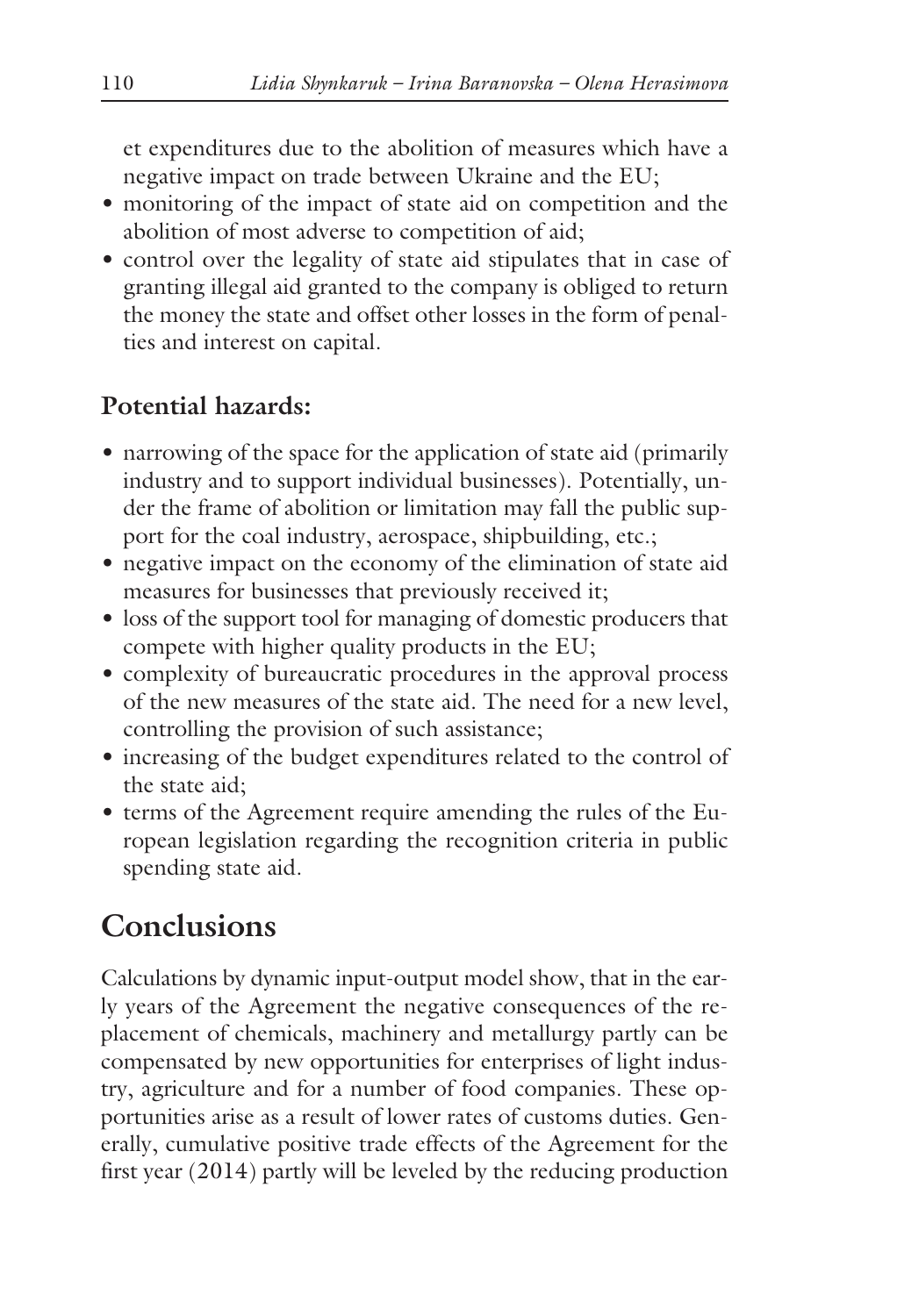between 2015 and 2017, and will turn to negative in 2017. The slowdown of growth in production is estimated to be 0.15% per year on average between 2015 and 2017. Since trade effects have their positive impact only in a short-term, a technological re-equipment of industries will be necessary, and it is possible only if the implementation of investment programs allows domestic enterprises to upgrade to a modern technological level.

It should be noted, that if the domestic producers of machinery, metallurgy and chemical industry does not take effective measures to modernize production, there will be deep disparities in the technological structure of production, and a possible losing of further domestic and foreign markets will happen along with potential losses in trade with the countries of the Customs Union, especially if they continue the policy of import substitution and the mechanisms of tariff and non-tariff barriers previously declared.

In case of decreasing economic activity there are significant risks for the industries in the commitment to implementation of technical regulations and other acts of the EU in terms of 2-3-5-7 years, due to the problematic implementation of such significant legislative material in the above terms. It is important in the adaptation of legislation to determine the necessary sources and devote significant financial resources for the process of implementation.

### **References**

- Decree of Cabinet Ministers of Ukraine "On Approval of forecasts economic and social development Ukraine for 2012 and major macroeconomic and social development of Ukraine for 2013 and 2014" from 31.08.2011 № 907 [Electronic resource] / The official website of the Verkhovna Rada of Ukraine. – Access mode: *http://zakon1.rada.gov.ua/laws/show/907-2011-%D0%BF.*
- Delegation of European Union to Ukraine [Electronic resource]. – Access mode: *http://eeas.europa.eu/delegations/ukraine/ projects/list\_of\_projects/ projects\_ en.htm.*
- European Space: portal for pro-European civil society of Ukraine [Electronic resource]. – Access mode: *http://eu.prostir.ua/themes/rada.html.*